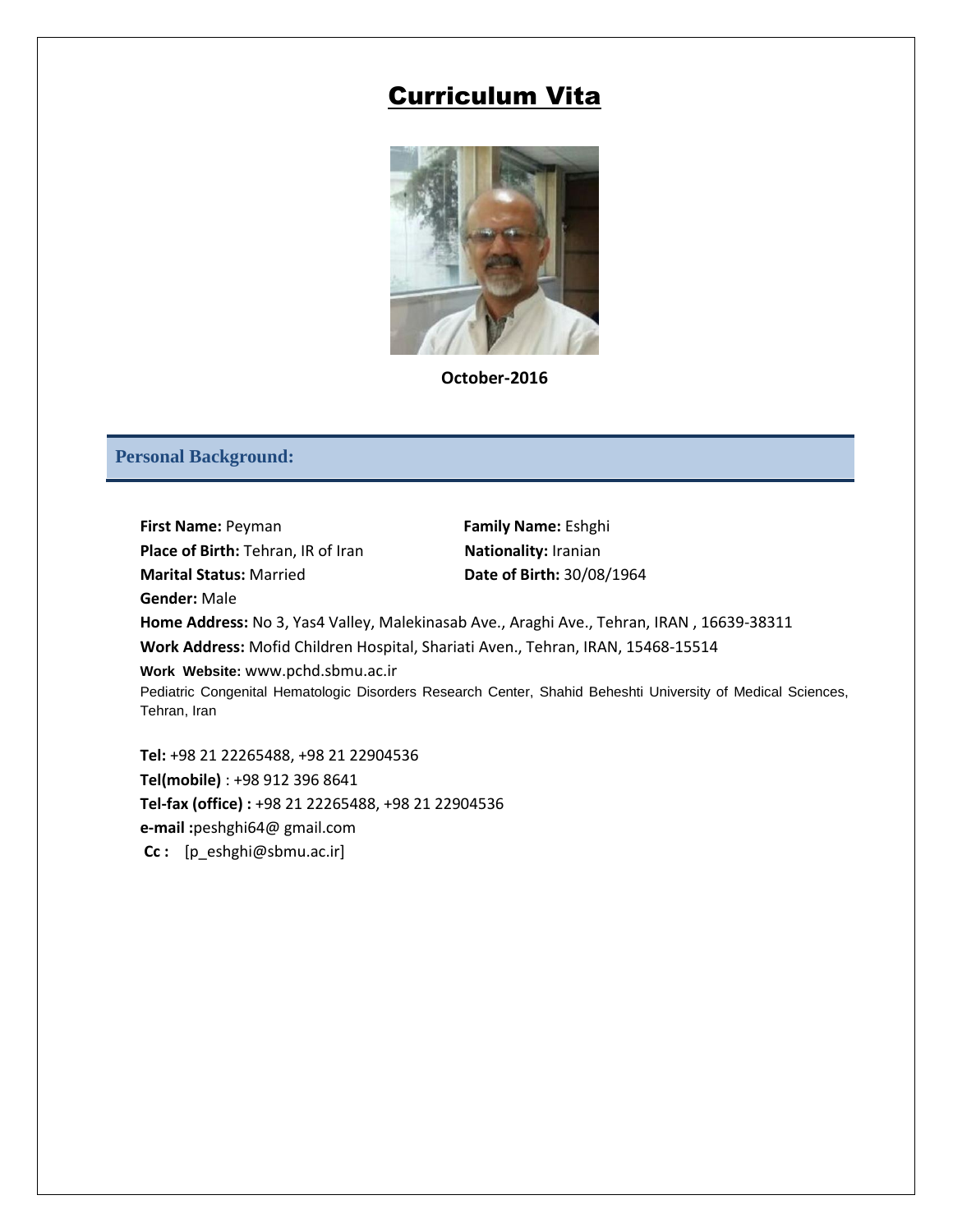**1983-1990:** MD., Tehran Medical University

**1990-1993:** Pediatric specialty, Children Medical Center, Tehran Medical University, Tehran, Iran

**1994-1997:** Pediatric Hematology & Oncology subspecialty, Mofid Children Hospital, Shahid Beheshti Medical University, Tehran, Iran

**Employment and Related Professional Activities ,Membership and Affiliation:**

#### **Current situation and positions:**

- **1)** N. Dehghan-Nateri, A. GHarebaghian,, K. Goudarzipour, **P. Eshghi**. the Fatty Acid Synthase is a Strong Predictor of Poor Prognosis and Contributes to Glucocorticoid Resistance in B-Cell Acute Lymphoblastic Leukemia. WCRJ 2016.
- **2)** Kourosh Goudarzipour,Parinaz Alizadeh,Hesameddin Hoseini Tavasol,Reyhane Kazemi, Peyman Eshghi, Saeed Mojtahedzadeh A Comparison Between MRIT2 and NT-ProBNP in Early Detection of Heart Diseases in . Thalasemia Major Patients A Cross-Sectional Study
- **3)** Prof. in pediatric Hematology & Oncology department of Mofid Children Hospital, Shahid Beheshti Medical University, Tehran,Iran :**May**/**2012-now**
- **4) Founder and first Chair man of Iranian Society of Thrombosis and Hemostasis (IRSTH) since Jan-2016**
- **5)** Head of pediatric Hematology & Oncology department of Mofid Children Hospital, Shahid Beheshti Medical University, Tehran, Iran : **May**/**2011-now**
- **6)** Head attendant of Mofid Comprehensive Care Center for Children with Hemophilia**: 2007-now**
- **7) Research Deputy of "Pediatric Congenital Hematologic Disorders Research Center": Aug/2012-now**
- **8)** Board Member of Pediatric Hematology & Oncology discipline in MOH: **2007-now**
- **9)** Board member of Iranian Pediatric Hematology & Oncology Society (**IPHOS**) :**2000-now**
- **10)** Director of Strategic Planning Committee for Pediatric Hematology & Oncology of MOH. **: 2007-now**
- **11)** Member of hematologist counselors Committee in Deputy of health of MOH**: 2005-now**
- **12)** Member of Research committee of Iranian Blood Transfusion Organization: **2005-now**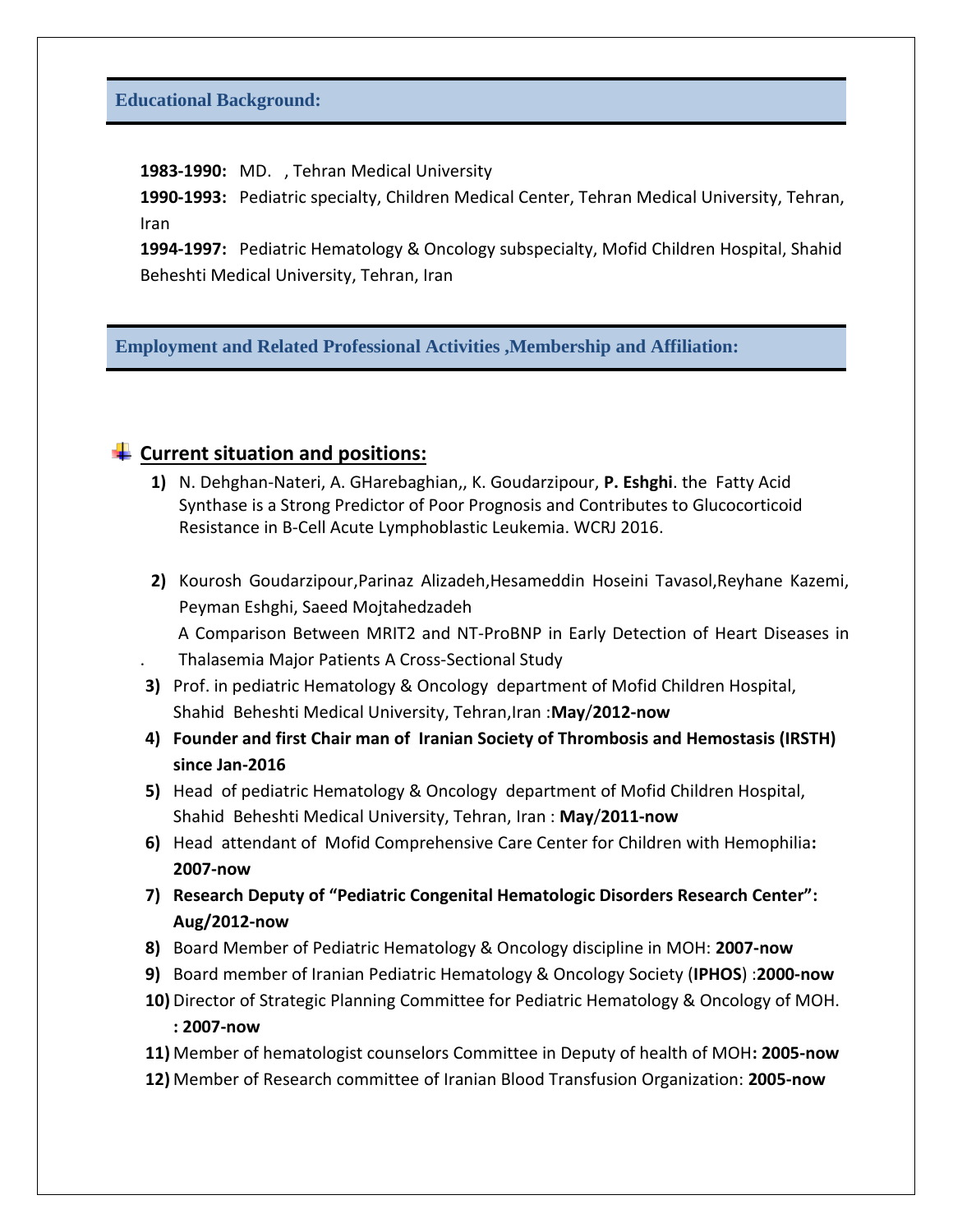# **Previous and other situations and positions:**

- **13)** Associate Prof. in Pediatric Hematology & Oncology, department of Mofid Children Hospital, Shahid Beheshti Medical University, Tehran,Iran: **2007- 2012**
- **14)** Assistant Prof. in pediatric Hematology & Oncology, department of Mofid Children Hospital, , Tehran, Iran: **2005-2007**
- **15)** Assistant Prof. in pediatric Hematology & Oncology; Ali Asghar Children hospital, Zahedan Medical University, Zahedan, Iran; **1997-2005 ]**
- **16)** Counsellor to General Director of Iranian Blood Transfusion Organization: **2005-2010**
- **17)** President of Ali Asghar Children hospital, Zahedan Medical University, Zahedan, Iran**: 2000- 2004**
- **18)** Head of committee for Establishment of prenatal diagnosis center in Sistan & Balouchestan province(as the  $5<sup>th</sup>$  national PND center in IRAN) and clinical attendant of this center**: 2002-2005**
- **19)** Board member of Zahedan Medicine Council Organization: **2004-2006**
- **20)** Editorial Board Member of Scientific Journal of Iranian Blood Transfusion Organization (BLOOD): **2007-now**

And:

- Member of many other Scientific and Executive committees in Medical Universities, and Iranian Blood Transfusion Organization , regional, national and international congresses in IRAN: **1997-now**
- Speaker and coordinator in national workshops,congresses and CME seminars around the country and abroad **1997-now**
- Refree of many national medical journals: **2000-now**

**Official Appreciations and Awards for Employment and Related Professional Activities:**

#### 1- **IRI Medicine Council Organization**:

- as the best Pediatric Hematologist and Oncologist in Iran: in **2005**

#### 2**- Ministry of health and medicine education**:

- for Establishment of prenatal diagnosis center in Sistan & Balouchestan province **2005**
- for Diligently cooperation with National Thalassemia Prevention Program; **2008**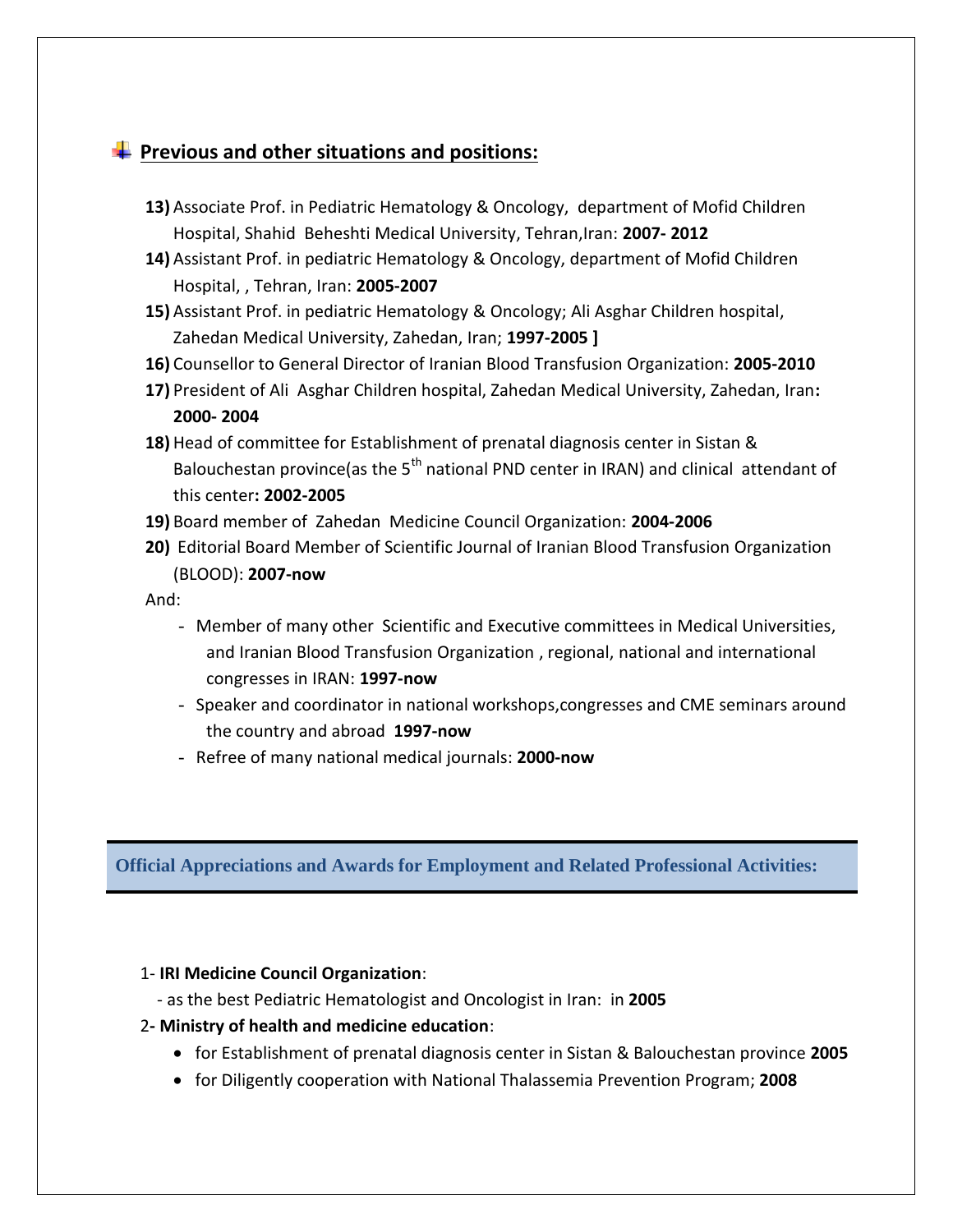- for presentation an article about Medical Documents and improvement in medical education **2000**
- 3**- Zahedan division of IRI Medicine Council Organization**:
	- as the best physician in S&B Province: **2001**
- 4- **Zahedan Medical University:**
	- for Establishment of prenatal diagnosis center in Sistan & Balouchestan province **2004**
	- for especial respectability for patients and parents in Ali Asghar Children Hospital **2004**
	- for successful educational efforts and obtaining the first national rank in resident training: **1999**
	- for establishment of Rooming in service for mothers and neonates **1994**
	- The best faculty member. **2001**

### **Publications:**

## **Book Authoring:**

- 1) **Comprehensive Management for Thalassemia in Iran** -2<sup>ND</sup> edition(in Persian); MOH publication (in press): 2016
- 2) Therapeutic Algorithms Of Musculoskeletal Complications Of Hemophilia(in Persian); Nashre Adiban publication: 2010
- 3) **Lymphadenopathy in children** (in Persian): [Pediatric Infectious Disease Research Center, Mofid children Hospital]; Donya-ye Taghzieh publication: 2009
- 4) **Comprehensive Management for hemophilia in Iran** (in Persian); MOH publication: 2008
- 5) **Comprehensive Management for Thalassemia in Iran** (in Persian); MOH publication: 2006
- 6) **Comprehensive textbook of Thalassemia in IRAN** (in Persian) Baghiat-allah University publication: 2005
- 7) **Textbook of Pediatrics** (in Persian); Shahid Beheshti University publication: 2005

### **Published Articles in international journals:**

1. kourosh Goudarzipour, Parinaz Alizadeh , Hesameddin Hoseini Tavassol, Reyhaneh Kazemi, Peyman Eshghi ,Saeed Mojtahedzadeh. A Comparison Between MRIT2 and NT-ProBNP in Early Detection of Heart Diseases in Thalassemia Maji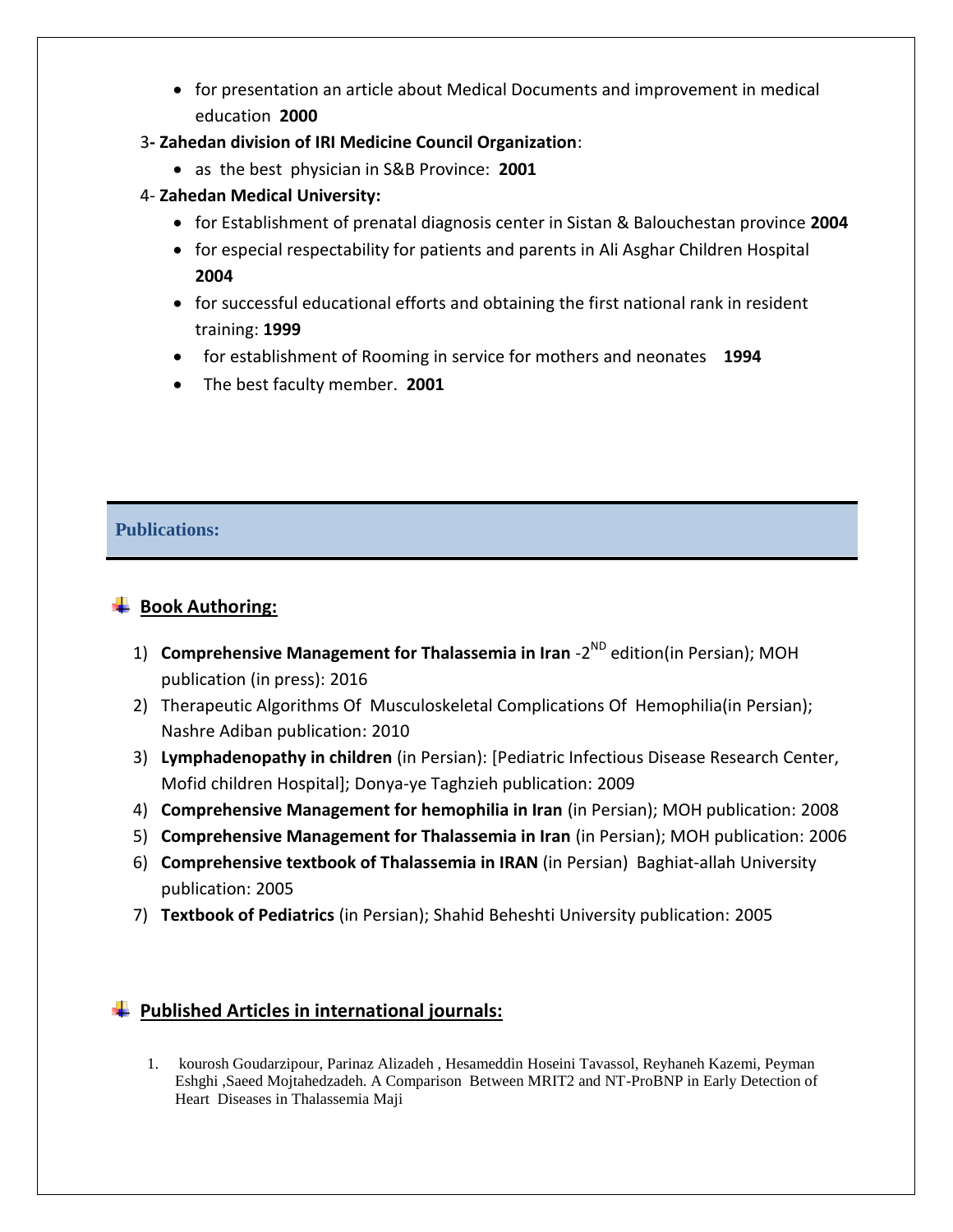- 2. Peyvandi F, Mannucci Pier M., Garagiola Isabella, Amal El-Beshlawy, Mohsen Elalfy, M.D., Vijay Ramanan, **Eshghi P** and et al. A Randomized Trial of Factor VIII and Neutralizing Antibodies in Hemophilia A. N Engl J Med 2016; 374:2054-2064
- 3. Cheraghali A, Golestani M, **Eshghi P**, Rasekh H, Salamzadeh J, Imani A. Cost Components of Treatment Protocols of Haemophilia Patients with Inhibitors using Bypassing Agents in Iran. Iranian Journal of Pharmaceutical Sciences (**ACCEPTANE** Manuscript ID: IJPS-1603-1189)
- 4. Golestani M, **Eshghi P**, Rasekh H, Cheraghali A, Salamzadeh J, Naderie M, Managhchi M, Hoorfar H, Toogeh GR, Imani A, Khodayari MT, Habibpanah B and Hantooshzadeh R. Cost-Effectiveness Analysis of Biogeneric Recombinant Activated Factor VII (AryoSeven™) and Activated Prothrombin Complex Concentrates (FEIBA™) to Treat Hemophilia A Patients with Inhibitors in Iran. Iranian Journal of Pharmaceutical Research 2016; 15 (2): 669-677.
- 5. Tooge Gh, Abolghasemi H, **Eshghi P**, Managhchi M, Shaverdi-niasari M, Karimi K, Roostaei S, Emran N, Abdollahi A. Evaluation of Aryoseven Safety (recombinant activated factor VII) in patients with bleeding disorders (An observational post-marketing surveillance, study).IJP [Articles in Press,](http://www.ijp.iranpath.org/?_action=press&issue=-1&_is=Articles%20in%20Press) Accepted Manuscript , Available Online from 11 May 2016
- 6. [Gharibnaseri Z,](http://www.ncbi.nlm.nih.gov/pubmed/?term=Gharibnaseri%20Z%5BAuthor%5D&cauthor=true&cauthor_uid=26847868) [Davari M,](http://www.ncbi.nlm.nih.gov/pubmed/?term=Davari%20M%5BAuthor%5D&cauthor=true&cauthor_uid=26847868) [Cheraghali A,](http://www.ncbi.nlm.nih.gov/pubmed/?term=Cheraghali%20A%5BAuthor%5D&cauthor=true&cauthor_uid=26847868) **[Eshghi P](http://www.ncbi.nlm.nih.gov/pubmed/?term=Eshghi%20P%5BAuthor%5D&cauthor=true&cauthor_uid=26847868)**, [Ravanbod R,](http://www.ncbi.nlm.nih.gov/pubmed/?term=Ravanbod%20R%5BAuthor%5D&cauthor=true&cauthor_uid=26847868) [Espandar R,](http://www.ncbi.nlm.nih.gov/pubmed/?term=Espandar%20R%5BAuthor%5D&cauthor=true&cauthor_uid=26847868) [Hantooshzadeh R.](http://www.ncbi.nlm.nih.gov/pubmed/?term=Hantooshzadeh%20R%5BAuthor%5D&cauthor=true&cauthor_uid=26847868) **Health care resource utilization and cost of care for haemophilia A and B patients in Iran.** [Transfus Apher Sci.](http://www.ncbi.nlm.nih.gov/pubmed/26847868) 2016 Feb; 54(1):122-6.
- 7. [Faranoush M,](http://www.ncbi.nlm.nih.gov/pubmed/?term=Faranoush%20M%5BAuthor%5D&cauthor=true&cauthor_uid=25343955) [Abolghasemi H,](http://www.ncbi.nlm.nih.gov/pubmed/?term=Abolghasemi%20H%5BAuthor%5D&cauthor=true&cauthor_uid=25343955) [Mahboudi F,](http://www.ncbi.nlm.nih.gov/pubmed/?term=Mahboudi%20F%5BAuthor%5D&cauthor=true&cauthor_uid=25343955) [Toogeh G,](http://www.ncbi.nlm.nih.gov/pubmed/?term=Toogeh%20G%5BAuthor%5D&cauthor=true&cauthor_uid=25343955) [Karimi M](http://www.ncbi.nlm.nih.gov/pubmed/?term=Karimi%20M%5BAuthor%5D&cauthor=true&cauthor_uid=25343955)**, [Eshghi P](http://www.ncbi.nlm.nih.gov/pubmed/?term=Eshghi%20P%5BAuthor%5D&cauthor=true&cauthor_uid=25343955)**, [Managhchi](http://www.ncbi.nlm.nih.gov/pubmed/?term=Managhchi%20M%5BAuthor%5D&cauthor=true&cauthor_uid=25343955)  [M,](http://www.ncbi.nlm.nih.gov/pubmed/?term=Managhchi%20M%5BAuthor%5D&cauthor=true&cauthor_uid=25343955) [Hoorfar H,](http://www.ncbi.nlm.nih.gov/pubmed/?term=Hoorfar%20H%5BAuthor%5D&cauthor=true&cauthor_uid=25343955) [Dehdezi BK,](http://www.ncbi.nlm.nih.gov/pubmed/?term=Dehdezi%20BK%5BAuthor%5D&cauthor=true&cauthor_uid=25343955) [Mehrvar A,](http://www.ncbi.nlm.nih.gov/pubmed/?term=Mehrvar%20A%5BAuthor%5D&cauthor=true&cauthor_uid=25343955) [Khoeiny B,](http://www.ncbi.nlm.nih.gov/pubmed/?term=Khoeiny%20B%5BAuthor%5D&cauthor=true&cauthor_uid=25343955) [Vaziri B,](http://www.ncbi.nlm.nih.gov/pubmed/?term=Vaziri%20B%5BAuthor%5D&cauthor=true&cauthor_uid=25343955) [Kamyar K,](http://www.ncbi.nlm.nih.gov/pubmed/?term=Kamyar%20K%5BAuthor%5D&cauthor=true&cauthor_uid=25343955) [Heshmat R](http://www.ncbi.nlm.nih.gov/pubmed/?term=Heshmat%20R%5BAuthor%5D&cauthor=true&cauthor_uid=25343955)<sup>4</sup>, Baghaeipour [MR,](http://www.ncbi.nlm.nih.gov/pubmed/?term=Baghaeipour%20MR%5BAuthor%5D&cauthor=true&cauthor_uid=25343955) [Mirbehbahani NB,](http://www.ncbi.nlm.nih.gov/pubmed/?term=Mirbehbahani%20NB%5BAuthor%5D&cauthor=true&cauthor_uid=25343955) [Fayazfar R,](http://www.ncbi.nlm.nih.gov/pubmed/?term=Fayazfar%20R%5BAuthor%5D&cauthor=true&cauthor_uid=25343955) [Ahmadinejad M,](http://www.ncbi.nlm.nih.gov/pubmed/?term=Ahmadinejad%20M%5BAuthor%5D&cauthor=true&cauthor_uid=25343955) [Naderi M](http://www.ncbi.nlm.nih.gov/pubmed/?term=Naderi%20M%5BAuthor%5D&cauthor=true&cauthor_uid=25343955) .**A Comparison of Efficacy Between Recombinant Activated Factor VII (Aryoseven) and Novoseven in Patients With Hereditary FVIII Deficiency With Inhibitor**. [Clin Appl Thromb Hemost.](http://www.ncbi.nlm.nih.gov/pubmed/25343955) 2016 Mar;22(2):184-90
- 8. **Eshghi P**, Abolghasemi H, Malek F, Naderi M, Panahi Y, Habibpanah B, Fatohlahzadeh E, Gorji F. **A Prospective Crossover Triple-Blind Controlled Trial on the Safety and Efficacy of Iranian Recombinant FVIII (Safacto**®**) Versus Plasma Derived FVIII; A Pilot Study.** IJBC 2015; 7(4): 171- 175
- 9. **Eshghi P** , Malek F , Madani F , Esfahani H . **Therapeutic Plasma Exchange in Pediatric Severe Immune Thrombocytopenia: A Case Report and Literature Review**. *IJBC 2015; 7(3): 119-122*
- 10. Faranoush M, Abolghasemi H, Toogeh G, Karimi M, **Eshghi P**, Managhchi M, Hoorfar H, Dehdezi BK, Mehrvar A, Khoeiny B, Kamyar K, Heshmat R, Baghaeipour MR, Mirbehbahani NB, Fayazfar R, Ahmadinejad M, Naderi M. **[A Comparison Between Recombinant Activated Factor VII](http://www.ncbi.nlm.nih.gov/pubmed/24651301)  [\(Aryoseven\) and Novoseven in Patients With Congenital Factor VII Deficiency.](http://www.ncbi.nlm.nih.gov/pubmed/24651301)** [Clin Appl](http://www.ncbi.nlm.nih.gov/pubmed/24651301)  [Thromb Hemost.](http://www.ncbi.nlm.nih.gov/pubmed/24651301) 2015 Nov; 21(8):724-8. doi: 10.1177/1076029614522545. Epub 2014 Mar 19.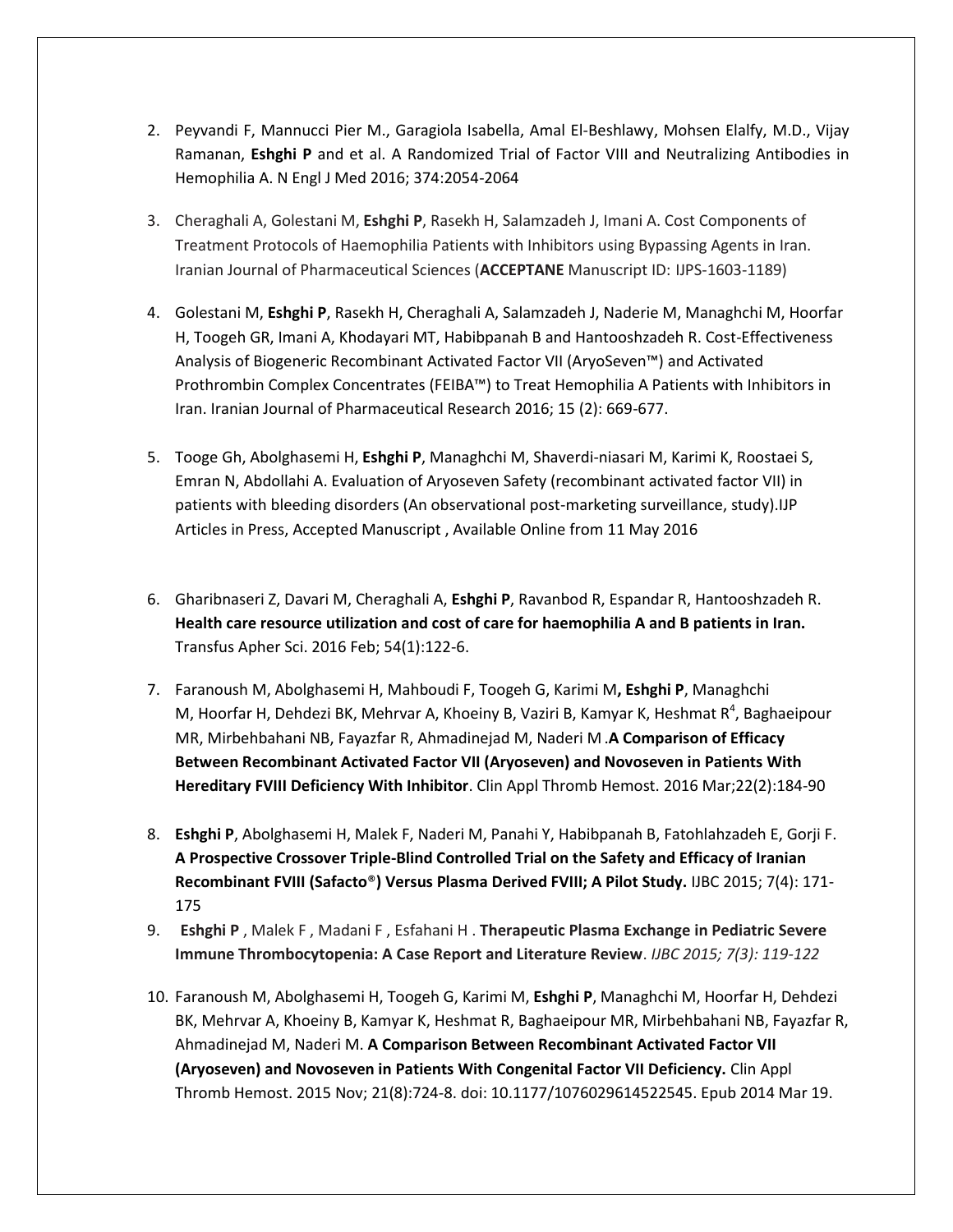- 11. Akbar Dorgalaleh, Majid Naderi, Maryam Sadat Hosseini, Shaban Alizadeh, Soudabeh Hosseini, Shadi Tabibian, Peyman Eshghi. Factor XIII Deficiency in Iran: A Comprehensive Review of the Literature. Semin Thromb Hemost 2015; 41(03): 323-329
- 12. Golestani M, **Eshghi P**, Rasekh H, Cheraghali A, Salamzadeh J, Imani A. Comparison of Bypassing Agents in Bleeding Reduction in Treatment of Bleeding Episodes in Patients with Hemophilia and Inhibitors. Iran Red Crescent Med J. 2014 December; 16(12): e24551
- 13. Kajbafzadeh AM, Sabetkish S, Tourchi A, Amirizadeh N, Afshar K, Abolghasemi H, Elmi A, Talab SS, **Eshghi P,** Mohseni MJ. [The application of tissue-engineered preputial matrix and fibrin](http://www.ncbi.nlm.nih.gov/pubmed/24619583)  [sealant for urethral reconstruction in rabbit model.](http://www.ncbi.nlm.nih.gov/pubmed/24619583) Int Urol Nephrol. 2014 Mar 12. [Epub ahead of print]
- 14. Naderi, Dorgalaleh Majid, Tabibian Akbar, Shadi Eshghi, **Eshghi P,** Taregh Alizadeh, Shaban. Association Between Val34Leu Polymorphism and Risk of Umbilical Cord Bleeding in Severe Congenital Coagulation Factor XIII Deficiency in Southeast of Iran. Gene Cell Tissue. 2014; 1(1): e 18360.
- 15. **Eshghi P,** Jenabzadeh Alireza, Habibpanah Behnaz. Hemorrhage Treatment Report of Patients Suffering from Glanzmann's Thrombasthenia Resulting Hospitalization from 2006 to 2011 at Mofid Children's Hospital. Iranian Journal of Blood & Cancer. 2014; 6(3); 127-131.
- 16. [Naderi](https://www.researchgate.net/researcher/59214891_Majid_Naderi/) M, [Zarei](https://www.researchgate.net/researcher/2033067389_Tahereh_Zarei/) T, [Haghpanah](https://www.researchgate.net/researcher/38867099_Sezaneh_Haghpanah/) Sezaneh, **Eshghi P,** [Miri-Moghaddam](https://www.researchgate.net/researcher/29344716_Ebrahim_Miri-Moghaddam/) E, [Karimi](https://www.researchgate.net/researcher/75405602_Mehran_Karimi/) M. Intracranial hemorrhage pattern in the patients with factor XIII deficiency. 2014; 93(4): 693-697.
- 17. Naderi M, Dorgalaleh, Tabibian S, Alizadeh Sh, **Eshghi P**, Hosseini S. Effect of Consanguineous Marriages on the High Prevalence of Factor XIII Deficiency in Southeast of Iran. Iranian journal of public health 2013;
- 18. Goudarzi Pour K, **Eshghi P,** Aghakhani R, Askari Reza A, Nejat Mahmud P. Neuroblastoma Associated with Bilateral Ptosis: Report of a Rare Condition. Iranian Journal of Blood and Cancer. 2013; 6(1): 55-57.
- 19. **[Eshghi P,](http://www.ncbi.nlm.nih.gov/pubmed?term=Eshghi%20P%5BAuthor%5D&cauthor=true&cauthor_uid=24164872)** [Jenabzade A,](http://www.ncbi.nlm.nih.gov/pubmed?term=Jenabzade%20A%5BAuthor%5D&cauthor=true&cauthor_uid=24164872) [Habibpanah B.](http://www.ncbi.nlm.nih.gov/pubmed?term=Habibpanah%20B%5BAuthor%5D&cauthor=true&cauthor_uid=24164872) A self-controlled comparative clinical trial to explore the effectiveness of three topical hemostatic agents for stopping severe epistaxis in pediatrics with inherited coagulopathies. [Hematology.](http://www.ncbi.nlm.nih.gov/pubmed/24164872) 2013 Oct 26. [Epub ahead of print]
- 20. The comparison of side effects and iron excretion in urine by two brands of deferoxamine( Desfonak® and Desferal® ) in major Thalassemia patients.
- 21. Alavi Samin, Malek Fatima, **Eshghi P**, Arzhangian Hossein. Autologous Platelet-Rich Plasma for Healing of an Oncologic Dehisced Wound. *APSP J Case Rep* 2013; 4(3):44
- 22. Dorgalale[h A ,](https://www.researchgate.net/researcher/2012924081_Akbar_Dorgalaleh/) [Naderi](https://www.researchgate.net/researcher/2003885610_M_Naderi/) M, **Eshghi P,** Tabibian SH. [Clinical manifestations of rare bleeding disorders](https://www.researchgate.net/publication/255991527_Clinical_manifestations_of_rare_bleeding_disorders_in_South_East_of_Iran?ev=prf_pub)  [in South East of Iran H](https://www.researchgate.net/publication/255991527_Clinical_manifestations_of_rare_bleeding_disorders_in_South_East_of_Iran?ev=prf_pub)emophilia. 2013; 19(2):PO 382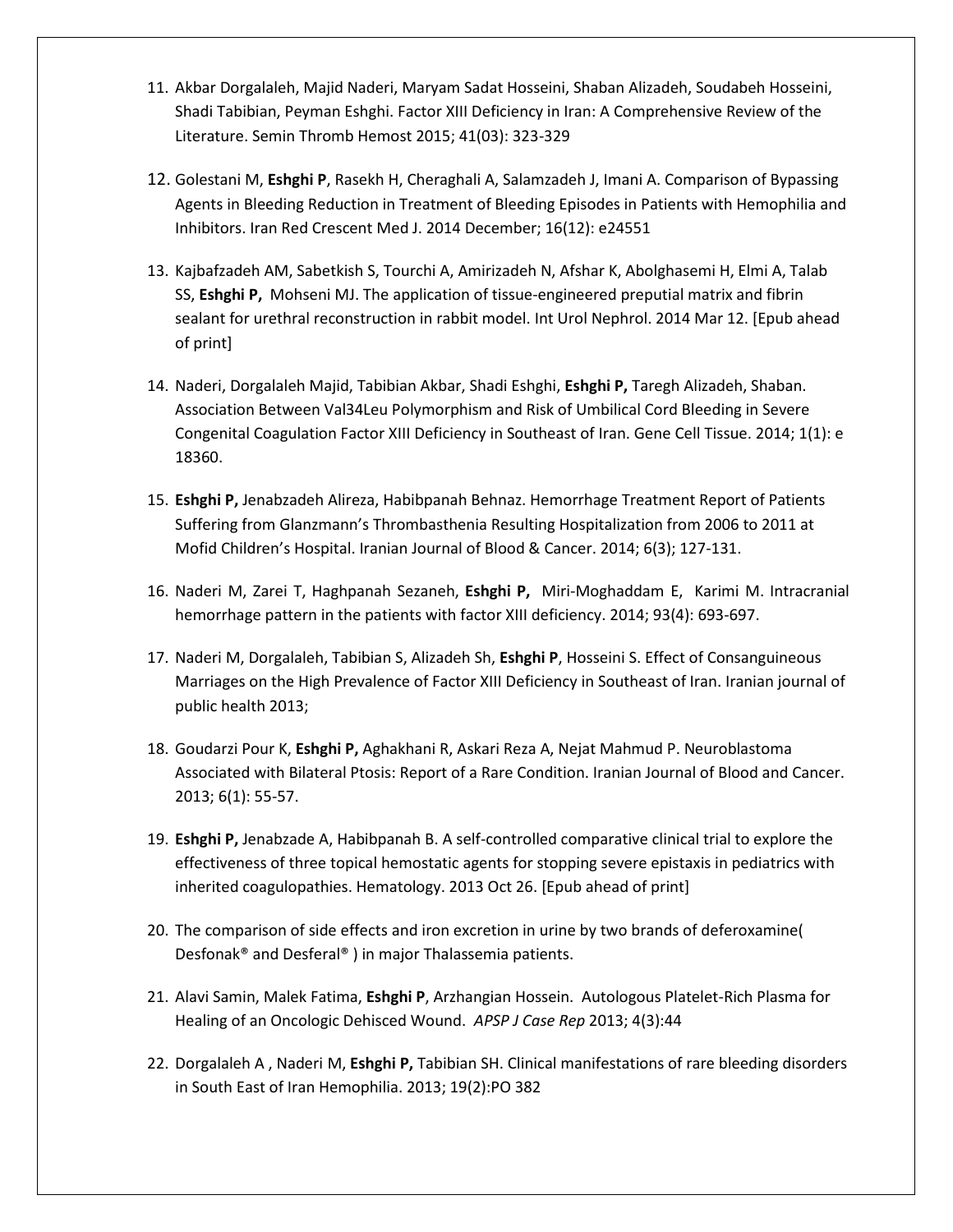- 23. [Naderi M,](http://www.ncbi.nlm.nih.gov/pubmed?term=Naderi%20M%5BAuthor%5D&cauthor=true&cauthor_uid=24575291) [Dorgalaleh A,](http://www.ncbi.nlm.nih.gov/pubmed?term=Dorgalaleh%20A%5BAuthor%5D&cauthor=true&cauthor_uid=24575291) [Tabibian Sh,](http://www.ncbi.nlm.nih.gov/pubmed?term=Tabibian%20Sh%5BAuthor%5D&cauthor=true&cauthor_uid=24575291) [Alizadeh Sh,](http://www.ncbi.nlm.nih.gov/pubmed?term=Alizadeh%20Sh%5BAuthor%5D&cauthor=true&cauthor_uid=24575291) **[Eshghi P](http://www.ncbi.nlm.nih.gov/pubmed?term=Eshghi%20P%5BAuthor%5D&cauthor=true&cauthor_uid=24575291)**[, Solaimani G.](http://www.ncbi.nlm.nih.gov/pubmed?term=Solaimani%20G%5BAuthor%5D&cauthor=true&cauthor_uid=24575291) Current understanding in diagnosis and management of factor XIII deficiency. [Iran J Ped Hematol Oncol.](http://www.ncbi.nlm.nih.gov/pubmed/24575291) 2013;3(4):164- 72.
- 24. [Ziaee](https://www.researchgate.net/researcher/35324147_Seyyed_Amir_Mohsen_Ziaee/) AM[, Sarhangnejad](https://www.researchgate.net/researcher/15335646_Reza_Sarhangnejad/) R, [Abolghasemi](https://www.researchgate.net/researcher/37949741_Hassan_Abolghasemi/) H, **Eshghi P**, [Radfar](https://www.researchgate.net/researcher/39755845_Mohammad_Hadi_Radfar/) MH[, Ahanian](https://www.researchgate.net/researcher/59112958_Ali_Ahanian/) A[, Kardoust Parizi](https://www.researchgate.net/researcher/2007275032_Mehdi_Kardoust_Parizi/) M, [Amirizadeh](https://www.researchgate.net/researcher/2033099657_Nasser_Amirizadeh/) N[, Nouralizadeh](https://www.researchgate.net/researcher/2030125656_Akbar_Nouralizadeh/) A. Autologous fibrin sealant in tubeless percutaneous nephrolithotomy; a prospective study Urology journal (impact factor: 0.58). 01/2013; 10(3):999- 1003.
- 25. [Alzoebie A,](http://www.ncbi.nlm.nih.gov/pubmed?term=Alzoebie%20A%5BAuthor%5D&cauthor=true&cauthor_uid=23590670) [Belhani M](http://www.ncbi.nlm.nih.gov/pubmed?term=Belhani%20M%5BAuthor%5D&cauthor=true&cauthor_uid=23590670)**[, Eshghi](http://www.ncbi.nlm.nih.gov/pubmed?term=Eshghi%20P%5BAuthor%5D&cauthor=true&cauthor_uid=23590670) P**[, Kupesiz AO,](http://www.ncbi.nlm.nih.gov/pubmed?term=Kupesiz%20AO%5BAuthor%5D&cauthor=true&cauthor_uid=23590670) [Ozelo M,](http://www.ncbi.nlm.nih.gov/pubmed?term=Ozelo%20M%5BAuthor%5D&cauthor=true&cauthor_uid=23590670) [Pompa MT,](http://www.ncbi.nlm.nih.gov/pubmed?term=Pompa%20MT%5BAuthor%5D&cauthor=true&cauthor_uid=23590670) [Potgieter J,](http://www.ncbi.nlm.nih.gov/pubmed?term=Potgieter%20J%5BAuthor%5D&cauthor=true&cauthor_uid=23590670) [Smith](http://www.ncbi.nlm.nih.gov/pubmed?term=Smith%20M%5BAuthor%5D&cauthor=true&cauthor_uid=23590670)  [M.](http://www.ncbi.nlm.nih.gov/pubmed?term=Smith%20M%5BAuthor%5D&cauthor=true&cauthor_uid=23590670)Establishing a harmonized haemophilia registry for countries with developing health care systems[. Haemophilia.](http://www.ncbi.nlm.nih.gov/pubmed/23590670) 2013 Apr 17. doi: 10.1111/hae.12147. Epub 2013 Apr 17
- 26. [Naderi M,](http://www.ncbi.nlm.nih.gov/pubmed?term=Naderi%20M%5BAuthor%5D&cauthor=true&cauthor_uid=23510337) **[Eshghi P](http://www.ncbi.nlm.nih.gov/pubmed?term=Eshghi%20P%5BAuthor%5D&cauthor=true&cauthor_uid=23510337)**[, Cohan N,](http://www.ncbi.nlm.nih.gov/pubmed?term=Cohan%20N%5BAuthor%5D&cauthor=true&cauthor_uid=23510337) [Haghpanah S,](http://www.ncbi.nlm.nih.gov/pubmed?term=Haghpanah%20S%5BAuthor%5D&cauthor=true&cauthor_uid=23510337) [Karimi M](http://www.ncbi.nlm.nih.gov/pubmed?term=Karimi%20M%5BAuthor%5D&cauthor=true&cauthor_uid=23510337).Evaluation of the FXIII deficiency prophylaxis intervals in large number of FXIII deficiency patients from Iran[. Haemophilia.](http://www.ncbi.nlm.nih.gov/pubmed/23510337) 2013 Mar 19. doi: 10.1111/hae.12112. [Epub ahead of print]
- 27. Alizadeh Z, Fazlollahi MR, Houshmand M, Maddah M, Chavoshzadeh Z, Hamidieh AA, Shamsian BS, **Eshghi** P, Bolandghamat Pour S, Sadaaie Jahromi H, Mansouri M, Movahedi M, Nayebpour M, Pourpak Z, Moin M. [Different pattern of gene mutations in Iranian patients with severe](http://www.ncbi.nlm.nih.gov/pubmed/23454784)  [congenital neutropenia \(including 2 new mutations\).I](http://www.ncbi.nlm.nih.gov/pubmed/23454784)ran J Allergy Asthma Immunol. 2013 Mar;12(1):86-92. doi: 012.01/ijaai.869213.
- 28. [Salehi T,](http://www.ncbi.nlm.nih.gov/pubmed/?term=Salehi%20T%5BAuthor%5D&cauthor=true&cauthor_uid=22427476) [Fazlollahi MR,](http://www.ncbi.nlm.nih.gov/pubmed/?term=Fazlollahi%20MR%5BAuthor%5D&cauthor=true&cauthor_uid=22427476) [Maddah M,](http://www.ncbi.nlm.nih.gov/pubmed/?term=Maddah%20M%5BAuthor%5D&cauthor=true&cauthor_uid=22427476) [Nayebpour M,](http://www.ncbi.nlm.nih.gov/pubmed/?term=Nayebpour%20M%5BAuthor%5D&cauthor=true&cauthor_uid=22427476) [Tabatabaei Yazdi M,](http://www.ncbi.nlm.nih.gov/pubmed/?term=Tabatabaei%20Yazdi%20M%5BAuthor%5D&cauthor=true&cauthor_uid=22427476) [Alizadeh Z,](http://www.ncbi.nlm.nih.gov/pubmed/?term=Alizadeh%20Z%5BAuthor%5D&cauthor=true&cauthor_uid=22427476) **[Eshghi P](http://www.ncbi.nlm.nih.gov/pubmed/?term=Eshghi%20P%5BAuthor%5D&cauthor=true&cauthor_uid=22427476)**, [Chavoshzadeh Z,](http://www.ncbi.nlm.nih.gov/pubmed/?term=Chavoshzadeh%20Z%5BAuthor%5D&cauthor=true&cauthor_uid=22427476) [Movahedi M,](http://www.ncbi.nlm.nih.gov/pubmed/?term=Movahedi%20M%5BAuthor%5D&cauthor=true&cauthor_uid=22427476) [Hamidieh AA,](http://www.ncbi.nlm.nih.gov/pubmed/?term=Hamidieh%20AA%5BAuthor%5D&cauthor=true&cauthor_uid=22427476) [Cheraghi T,](http://www.ncbi.nlm.nih.gov/pubmed/?term=Cheraghi%20T%5BAuthor%5D&cauthor=true&cauthor_uid=22427476) [Pourpak Z,](http://www.ncbi.nlm.nih.gov/pubmed/?term=Pourpak%20Z%5BAuthor%5D&cauthor=true&cauthor_uid=22427476) [Moin M.](http://www.ncbi.nlm.nih.gov/pubmed/?term=Moin%20M%5BAuthor%5D&cauthor=true&cauthor_uid=22427476) Prevention and Control Of Infections In Patients With Severe Congenital Neutropenia; A Follow Up Study. Iranian Journal Of Allergy, Asthma And Immunology (Ijaai). 2012; 11(1): 51-56.
- 29. [Naderi M,](http://www.ncbi.nlm.nih.gov/pubmed?term=Naderi%20M%5BAuthor%5D&cauthor=true&cauthor_uid=23216799) **Eshghi P**[, Saneei Moghaddam E,](http://www.ncbi.nlm.nih.gov/pubmed?term=Saneei%20Moghaddam%20E%5BAuthor%5D&cauthor=true&cauthor_uid=23216799) [Alizadeh S,](http://www.ncbi.nlm.nih.gov/pubmed?term=Alizadeh%20S%5BAuthor%5D&cauthor=true&cauthor_uid=23216799) [Dorgalaleh A,](http://www.ncbi.nlm.nih.gov/pubmed?term=Dorgalaleh%20A%5BAuthor%5D&cauthor=true&cauthor_uid=23216799) [Younesi MR,](http://www.ncbi.nlm.nih.gov/pubmed?term=Younesi%20MR%5BAuthor%5D&cauthor=true&cauthor_uid=23216799) [Khateb ZK.](http://www.ncbi.nlm.nih.gov/pubmed?term=Khateb%20ZK%5BAuthor%5D&cauthor=true&cauthor_uid=23216799) Safety of human blood products in rare bleeding disorders in southeast of Iran. [Haemophilia.](http://www.ncbi.nlm.nih.gov/pubmed/23216799) 2012 Dec 6. doi: 10.1111/hae.12068. [Epub ahead of print]
- 30. Salem K, **Eshghi P**. Dental health and oral health-related quality of life inchildren with congenital bleeding disorders. Haemophilia (2012), 1–6
- 31. Naderi M, **Eshghi P**, Cohan N, Miri-Moghaddam E, Yaghmaee M, Karimi M[.Successful delivery in](http://www.ncbi.nlm.nih.gov/pubmed/22458944)  [patients with FXIII deficiency receiving prophylaxis: report of 17 cases in Iran.H](http://www.ncbi.nlm.nih.gov/pubmed/22458944)aemophilia. 2012 Sep;18(5):773-776.Epub 2012 Mar 28.
- 32. Cheraghali Abdol Majid, **Eshghi P**. Cost Assessment of Implementation of Immune Tolerance Induction in Iran. Value in Health Regional Issues. 1 ( 2 0 1 2 ) 5 4 – 5 8
- 33. Karimi M, Vafafar A, Haghpanah S, payandeh M, **Eshghi P**, Hoofar H, Afrasiabi A, Gerdabi J, Ardeshiri R, Menegatti M, Peyvandi F. Efficacy of prophylaxis and genotype-phenotype correlation in patients with severe Factor X deficiency in Iran. Haemophilia (2012), 18, 211–215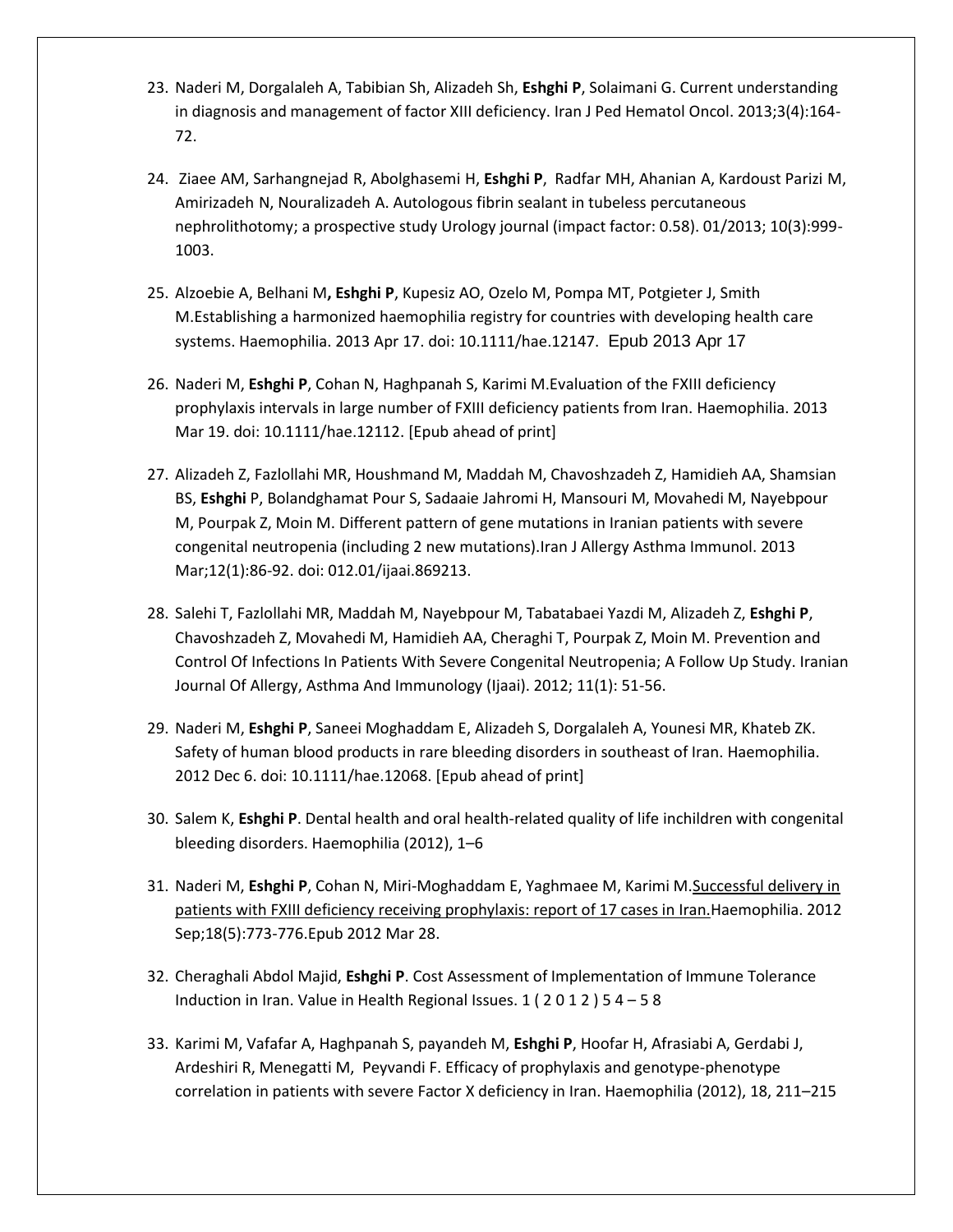- 34. **Eshghi P**, Cohan N, Lak M, Naderi M, Peyvandi F, Menegatti M, Karimi M[. Arg77His and](http://www.ncbi.nlm.nih.gov/pubmed/22156982)  [Trp187Arg are the Most Common Mutations Causing FXIII Deficiency in Iran](http://www.ncbi.nlm.nih.gov/pubmed/22156982) Clin Appl Thromb Hemost. 2011 Dec 6. [Epub ahead of print]
- 35. Alizadeh Z, Fazlollahi MR, **Eshghi P**, Hamidieh AA, Ghadami M, Pourpak Z.Iran Two Cases of Syndromic Neutropenia with a Report of Novel Mutation in G6PC3.J Allergy Asthma Immunol. 2011 Sep;10(3):227-30
- 36. **Eshghi P**,Farahmandinia Z. , ,Molavi M.,Naderi M. ,Jafroodi M. ,Hoorfar H.,Davari K.,Azarkeivan A. ,Keikhaie B. ,Ansari S. , Arasteh M. : Efficacy and safety of Iranian made Deferasirox (osveral®) in Iranian major Thalassemic Patients with transfusional iron overload :A One year Prospective Multicentric Open-Label Non-Comparative study. Daru,2011, Vol. 19, No.3,240-248
- 37. A.M. Cheraghali, **Eshghi P**., H. Abolghasemi .Social consequences of infected haemophilia cases in the Islamic Republic of Iran. EMHJ,2011, Vol. 17 ,No. 6 ,.552-556
- 38. Miri-Moghaddam E., Zadeh-Vakili A., Rouhani Z., Naderi M., **Eshghi P**., Khazaei A. Feizabad6. Molecular basis and prenatal diagnosis of *β*-thalassemiaamong Balouch population in Iran. Prenat Diagn (2011)
- 39. Alireza Foroutan, Fariba Beigzadeh, Mohammad Jafar Ghaempanah, **Eshghi P**, Naser Amirizadeh, PhD,Hamed Sianati, MD, Pooria Foroutan, MD.Efficacy of Autologous Fibrin Glue for Primary Pterygium Surgery with Conjunctival Autograft. Iranian Journal of Ophthalmology 2011;23(1):39- 47
- 40. [Kajbafzadeh AM,](http://www.ncbi.nlm.nih.gov/pubmed?term=%22Kajbafzadeh%20AM%22%5BAuthor%5D) [Abolghasemi H,](http://www.ncbi.nlm.nih.gov/pubmed?term=%22Abolghasemi%20H%22%5BAuthor%5D) **[Eshghi P](http://www.ncbi.nlm.nih.gov/pubmed?term=%22Eshghi%20P%22%5BAuthor%5D)**, [Alizadeh F,](http://www.ncbi.nlm.nih.gov/pubmed?term=%22Alizadeh%20F%22%5BAuthor%5D) [Elmi A,](http://www.ncbi.nlm.nih.gov/pubmed?term=%22Elmi%20A%22%5BAuthor%5D) [Shafaattalab S,](http://www.ncbi.nlm.nih.gov/pubmed?term=%22Shafaattalab%20S%22%5BAuthor%5D) [Dianat S,](http://www.ncbi.nlm.nih.gov/pubmed?term=%22Dianat%20S%22%5BAuthor%5D) [Amirizadeh N,](http://www.ncbi.nlm.nih.gov/pubmed?term=%22Amirizadeh%20N%22%5BAuthor%5D) [Mohseni MJ.](http://www.ncbi.nlm.nih.gov/pubmed?term=%22Mohseni%20MJ%22%5BAuthor%5D) Single-donor fibrin sealant for repair of urethrocutaneous fistulae following multiple hypospadias and epispadias repairs. [J Pediatr Urol.](javascript:AL_get(this,%20) 2010 Jul 14. [Epub ahead of print]
- 41. Eghbali Aziz**, Eshghi P**, Malek F, Abdollahpour Hengameh., RezaeiNima. HAX1 mutation in an infant with severe congenitalneutropenia. *The Turkish Journal of Pediatrics 2010; 52: 81-84*
- 42. **Eshghi P**, Mitra Mahdavi-Mazdeh, Mehran Karimi, Mohammad Aghighi. Haemophilia in the developing countries:the Iranian experience. Arch Med Sci 2010; 6, 1: 83-89
- 43. .**[Eshghi P](http://www.ncbi.nlm.nih.gov/pubmed?term=Eshghi%20P%5BAuthor%5D&cauthor=true&cauthor_uid=19878334)**, [Mahjour SB,](http://www.ncbi.nlm.nih.gov/pubmed?term=Mahjour%20SB%5BAuthor%5D&cauthor=true&cauthor_uid=19878334) [Naderi M,](http://www.ncbi.nlm.nih.gov/pubmed?term=Naderi%20M%5BAuthor%5D&cauthor=true&cauthor_uid=19878334) [Dehbozorgian J,](http://www.ncbi.nlm.nih.gov/pubmed?term=Dehbozorgian%20J%5BAuthor%5D&cauthor=true&cauthor_uid=19878334) [Karimi M.](http://www.ncbi.nlm.nih.gov/pubmed?term=Karimi%20M%5BAuthor%5D&cauthor=true&cauthor_uid=19878334) Long-term prophylaxis in patients with factor XIII deficiency complicated by intracranial haemorrhage in Iran. [Haemophilia.](http://www.ncbi.nlm.nih.gov/pubmed/19878334) 2010 Mar;16(2):383-5.
- 44. [Zadeh-Vakili A](http://www.ncbi.nlm.nih.gov/pubmed?term=%22Zadeh-Vakili%20A%22%5BAuthor%5D&itool=EntrezSystem2.PEntrez.Pubmed.Pubmed_ResultsPanel.Pubmed_RVAbstract)**[, Eshghi P](http://www.ncbi.nlm.nih.gov/pubmed?term=%22Eshghi%20P%22%5BAuthor%5D&itool=EntrezSystem2.PEntrez.Pubmed.Pubmed_ResultsPanel.Pubmed_RVAbstract)**Detection of a rare mutation in an Iranian family: codons 37/38/39 (7 bp deletion). [Hemoglobin.](javascript:AL_get(this,%20) 2009;33(6):523-7.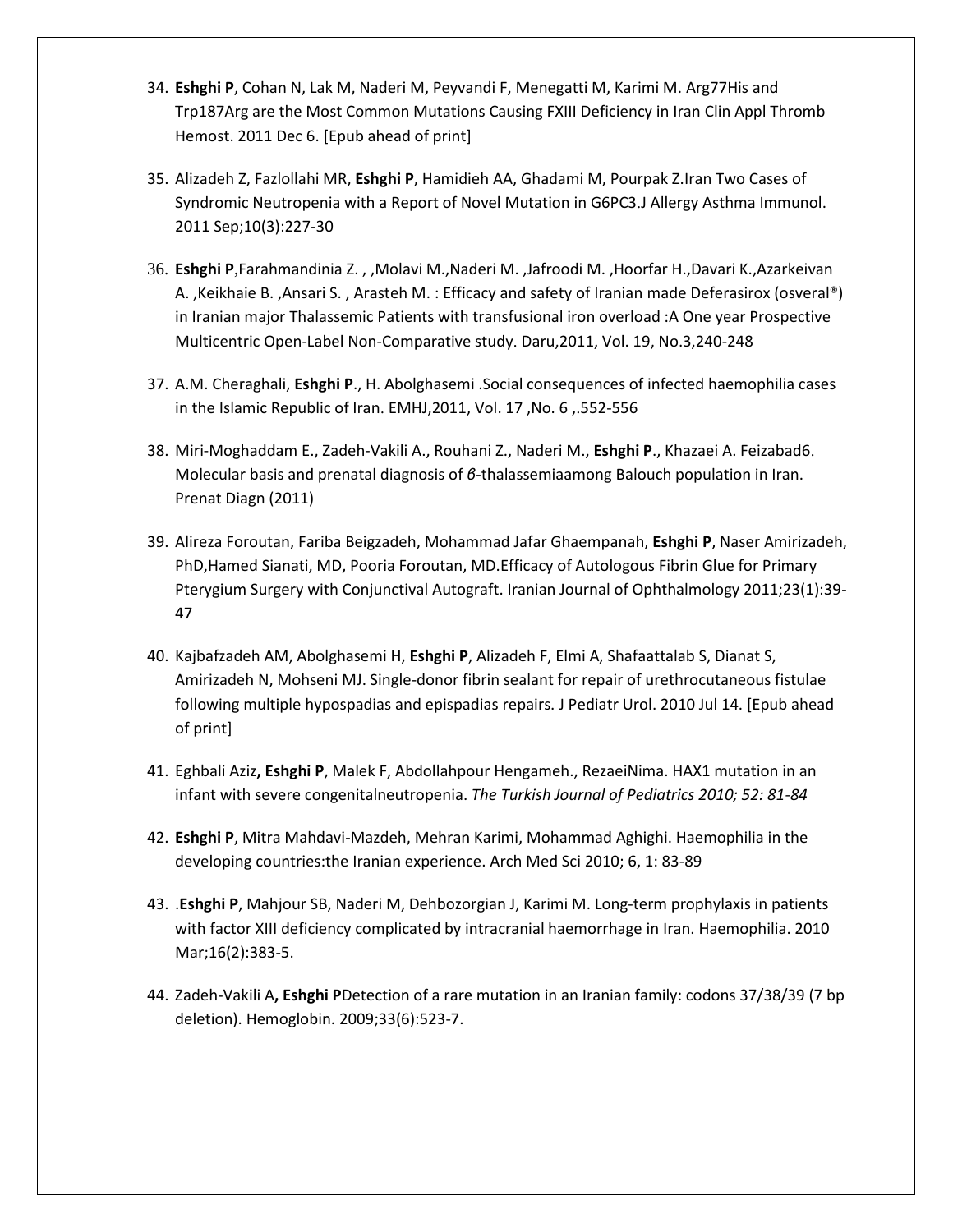- 45. **[Eshghi P](http://www.ncbi.nlm.nih.gov/pubmed?term=%22Eshghi%20P%22%5BAuthor%5D&itool=EntrezSystem2.PEntrez.Pubmed.Pubmed_ResultsPanel.Pubmed_RVAbstract)**[, Rashidi A,](http://www.ncbi.nlm.nih.gov/pubmed?term=%22Rashidi%20A%22%5BAuthor%5D&itool=EntrezSystem2.PEntrez.Pubmed.Pubmed_ResultsPanel.Pubmed_RVAbstract) [Zadeh-Vakili A,](http://www.ncbi.nlm.nih.gov/pubmed?term=%22Zadeh-Vakili%20A%22%5BAuthor%5D&itool=EntrezSystem2.PEntrez.Pubmed.Pubmed_ResultsPanel.Pubmed_RVAbstract) [Miri-Moghadam E.](http://www.ncbi.nlm.nih.gov/pubmed?term=%22Miri-Moghadam%20E%22%5BAuthor%5D&itool=EntrezSystem2.PEntrez.Pubmed.Pubmed_ResultsPanel.Pubmed_RVAbstract) Hematological phenotype of the IVS-I-5 (G > C) beta-thalassemia mutation and assessment of Iran's national screening criteria. [Hemoglobin.](javascript:AL_get(this,%20) 2008;32(5):440-5.
- 46. **Eshghi P.,** [Zadeh-Vakili A, Rashidi A, Miri-Moghadam E.](../AppData/Peyman/AppData/Roaming/pubmed/18654889) An unusually frequent beta-thalassemia mutation in an Iranian Province. Hemoglobin. 2008;32(4):387-92.
- 47. Trinh CH, Sh Elsayed W, **Eshghi P**[, Miri-Moghaddam E, Zadeh-Vakili A, Markham AF, Anwar R.](../AppData/Peyman/AppData/Roaming/pubmed/18275437) Molecular analysis of sixteen unrelated factor XIIIA deficient families from south-east of Iran. Br J Haematol. 2008 Mar;140(5):581-4.
- 48. Sharifi-Mood B, **Eshghi P,** [Sanei-Moghaddam E, Hashemi M.](../AppData/Peyman/AppData/Roaming/pubmed/17914511) Hepatitis B and C virus infections in patients with hemophilia in Zahedan, southeast Iran. Saudi Med J. 2007 Oct;28(10):1516-9.
- 49. [Abolghasemi H, Amid A, Zeinali S, Radfar MH,](../AppData/Peyman/AppData/Roaming/pubmed/17414565) **Eshghi P,** Rahiminejad MS, Ehsani MA, Najmabadi [H, Akbari MT, Afrasiabi A, Akhavan-Niaki H, Hoorfar H.](../AppData/Peyman/AppData/Roaming/pubmed/17414565) Thalassemia in Iran: epidemiology, prevention, and management..J Pediatr Hematol Oncol. 2007 Apr;29(4):233-8
- 50. **Eshghi P,** [Alavi S, Ghavami S, Rashidi A..](../AppData/Peyman/AppData/Roaming/pubmed/17230059) Growth impairment in beta-thalassemia major: the role of trace element deficiency and other potential factors.J Pediatr Hematol Oncol. 2007 Jan;29(1):5-8.
- 51. Ashena Zahra, Alavi Samin, Arzanian Mohammad Taghi., **Eshghi P**, Nail involvement in Langerhans cell Histiocytosis, Pediatric Hematology and Oncology, 24:45–51, 2007
- 52. Sharifi-Mood B, Smail Sanei-Moghaddam, Salehi M, **Eshghi P,** Soheila Khosravi and Manijeh Khalili. Viral Infection among Patients with Hemophilia in the Southeast of Iran, Journal of Medical Sciences 2006; 6(2): 225-228,
- 53. Karimi M. **Eshghi P**., Unusual Lymphoblastic Leukemia/Lymphoma in Eastern Iran ,Indian Journal of Pediatrics, 2006; 73
- 54. **Eshghi P,** Abolghasemi Hassan, Esmail Sanei-Moghaddam, , Anwar Rashida, Jazebi Mohammad , Amid Ali, Fereydoun A. Ala, MD, FRCP, FRCPath ,, Factor XIII deficiency in southeast Iran, Haemophilia (2004), 10, 470–472.

### **Published Articles in Iranian Journals:**

#### *In Persian:*

1) Arzanian M.T., Shamsian B.Sh., Eshghi P., Kajiyazdi M., Alavi S., Nazari Sh.,Goudarzipour K. The clinical application of port A Cath in thehematology-oncology patients Sci J Iran Blood Transfus Organ 2015; 12(1): 85-99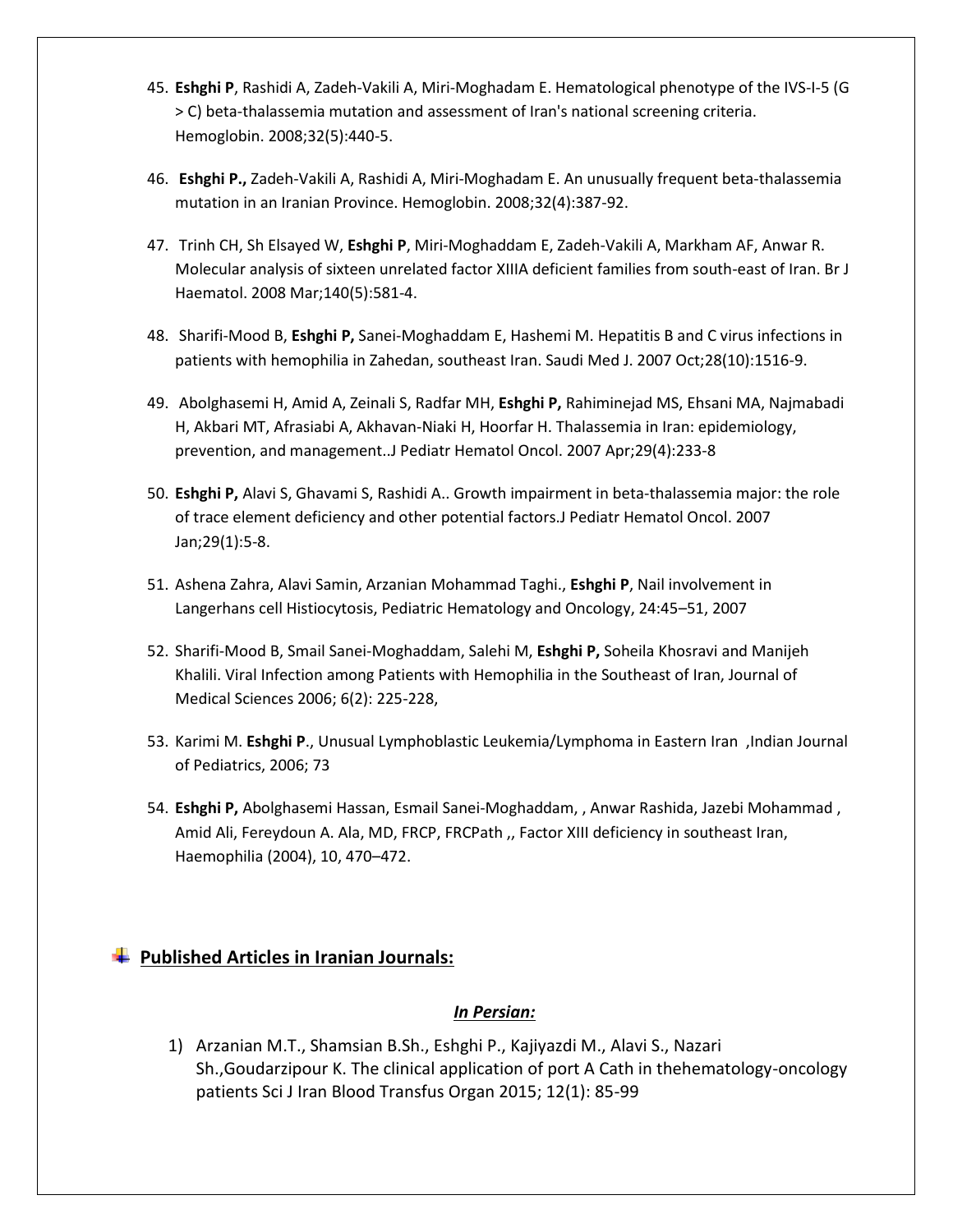- 2) Factor XIII deficiency in Sistan and Baluchistan provinc[e](https://www.researchgate.net/researcher/2003885610_Naderi_M/).[Naderi M,](https://www.researchgate.net/researcher/2003885610_Naderi_M/) [Imani M,](https://www.researchgate.net/researcher/2013675686_Imani_M/) [Alizadeh](https://www.researchgate.net/researcher/2028953970_Alizadeh_Sh/)  [Sh,](https://www.researchgate.net/researcher/2028953970_Alizadeh_Sh/) [Dorgalaleh A,](https://www.researchgate.net/researcher/2032919933_Dorgalaleh_A/) [Tabibian Sh,](https://www.researchgate.net/researcher/2028873117_Tabibian_Sh/) **[Eshghi P](https://www.researchgate.net/researcher/16007231_Eshghi_P/)**[, Sanei Moghaddam E,](https://www.researchgate.net/researcher/2033083344_Sanei_Moghaddam_E/) [Mirimoghaddam E,](https://www.researchgate.net/researcher/2033075320_Mirimoghaddam_E/) Journal of Iranian Blood transfusion Organization Research Center 01/2013
- 3) Miri-Moghaddam E., Eshghi P., Sanei Moghaddam E., Hashemi SM. Prevalence of hemoglobinopathies in Sistan and Balouchistan province in the southeast of Iran. Sci J Iran Blood Transfus Organ 2013; 9(4): 406-413
- 4) Azarkeivan A, Arjangyan MH, Hajibeigi B, Afradi H, Aghaeepour M, Razjoo F, Sharifi SH, **Eshghi P.** Evaluasion and Comparison of Washed RBCs by Closed and Open systems. Scientific Journal of Zanjan Univercity; 1390; 19(75):66-76.
- 5) **Eshghi P**, Amin Asnafi A. Cerebral venous thrombosis in a child with Acute Lymphoblastic Leukemia and G20210A mutation of prothrombine gene during treatment. Sci J Iran Blood Transfus Org. 2011; 8(2): 143-148
- 6) Zahedpanah M, Azarkeivan A, Hajibeigi B, Ahmadinezhad M, **Eshghi P** , Tabatabaiee M.R. 1, Maghsudlu M. Coagulation inhibitors in Thalassemia. Sci J Iran Blood Transfus Org. 2010; 7(2): 78-84
- 7) Eshghi P.1,2(MD), Cheraghali A.M.1,3(PhD); Legal, social, and economic consequences of transfusion transmitted infections in Iran and in the world. **The Scientific Journal of Iranian Blood Transfusion Organization Research Center. Volume 6, Number 4 (Spring 2009)**
- 8) Noori N**, Eshghi P,** Shahramian I. Evaluation the effectiveness of combined iron chelation with deferipron and desferoxamine on the cardiac function in major beta thalassemic children in Zahedan,1383-1384. Tabib-e Shargh. Winter 88.No.11,Vol4.:35-40
- 9) Hashemi Teir A.1(MS), Amirizadeh N.1(PhD**), Eshghi P.,** Abolghasemi H.1,3(MD),Amani M.1(MS), Jabari A.1(BS), Ranjbaran R.1(MS), Mohammadi M.H.1(MS),Habibi Roudkenar M.1(PhD), Ali Balazadeh A**. Study of** *in vitro* **properties of fibrin sealant prepare from single donor plasma** *4(BS. Sci J Iran Blood Transfus Org 2009; 6(3): 181-189*
- 10) Noori N**, Eshghi P.** Evaluation the effectiveness of captopril on the left heart function in major beta thalassemic children in Zahedan, 1381-1382. Scientific Medical Journal. Winter 2008; 6(4 (55)):492-498.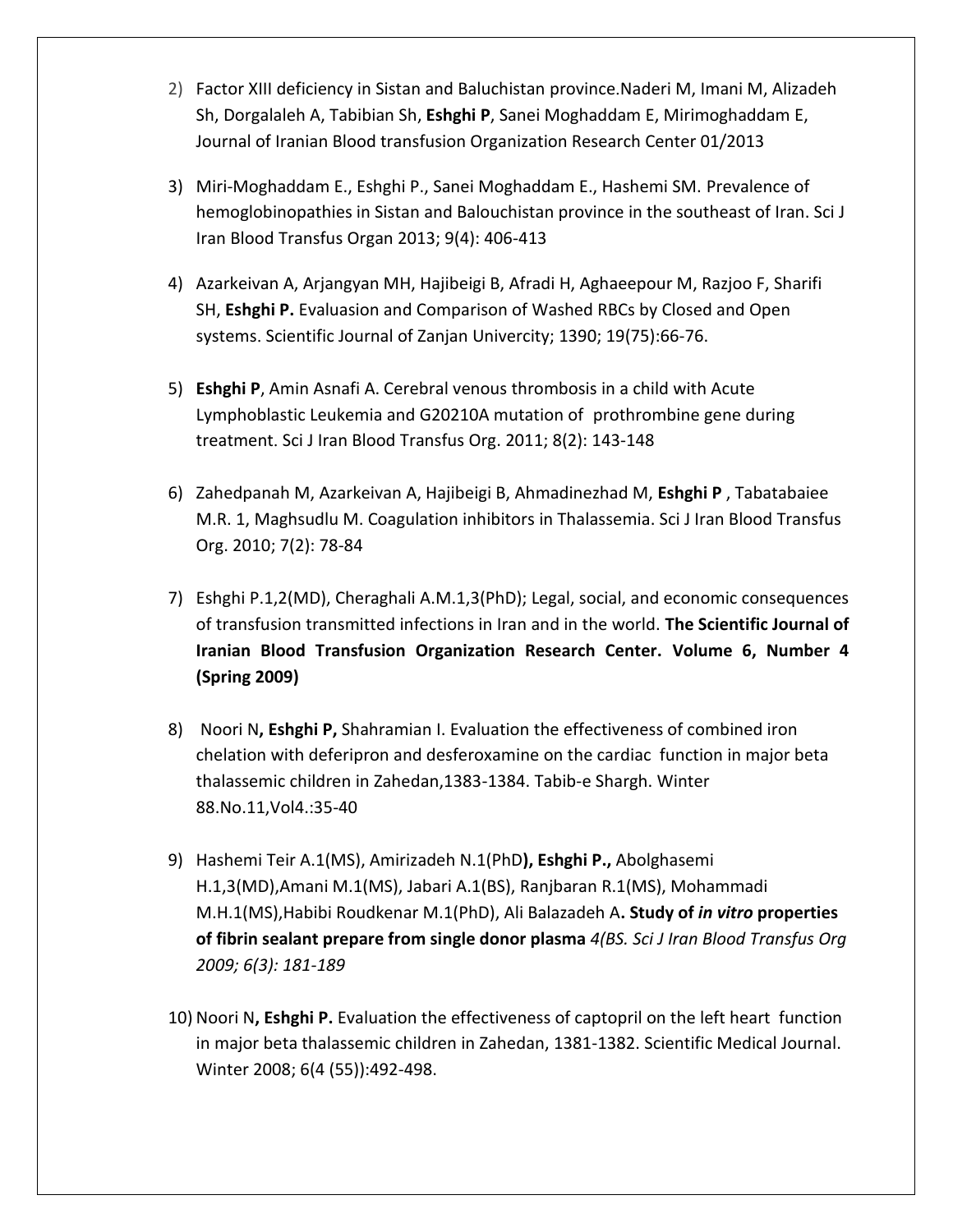- 11) Shahriari HA, MD; Ghasemzadeh F, MD; **P. Eshghi**, MD; Masoomian B, MD. **Ocular Side Effects of Desferal in Patients with Thalassemia.** Bina J Ophthalmol 2006; 11 (4): 519-523
- 12) **Eshghi Peyman**, Aliakbarian M, Taheribojd M.A, Davoudabadi H.**Classification of Arthropathies in Severe hemophilia type A, referred to Zahedan in 2003**. Medical Journal Of Mashad University of Medical Sciences, No.91, Vol49, Spring 2006
- 13) Abolghsemi H, **Eshghi Peyman**[, Rahiminejad M.S, Hatami S.](http://www.sid.ir/En/ViewPaper.asp?ID=49013&varStr=1;ABOLGHASEMI%20H.%20,%20ESHGHI%20P.%20,%20RAHIMINEJAD%20M.S.%20,%20HATAMI%20S.;HAKIM;Winter%202006;8;;85;14) Evaluation and Cost-Effectiveness Analysis Of Prevention Program Of **Major Thalassemic** in **in Sistan and Baluchestan province** and Fars Province, HAKIM Winter. 2006; 8():85-14.
- 14) **Eshghi Peyman**, Rahimi M, Razaghi A;**Evaluation of effect of Family practice Consultation on Knowledge, Attitude and Practice of Major Thalassemic`s Parents in the Prevention Progrram in Southeast IRAN,** Scientific Medical Journal of Ahwaz University of Medical Science , No.49 , Vol5, No2, Summer 2006.
- 15) **Eshghi Peyman** MD , Abolghasemi H. MD. , Sanei moghadam E. MD. , et al. , **Prevalence of factor XIII deficiency and abnormal clot solubility test in Sistan and Baluchestan province,** Hakim Research Journal , Vol.6 ,No.4 , Winter 2004
- 16) **Eshghi Peyman** MD, Razlansari Ali Akbar MD. , Roodbari Masood PHD . , **Prevalence of Impaired Oral Glucose Tolerance Test in Major Thalassemic Patients with and without Hepatitis C Virus Infection in Zahedan in 2001,** Scientific Medical Journal of Ahwaz University of Medical Science , No.38 ,December 2003.
- 17) **Eshghi Peyman** MD. **,** Sanei moghadam E. MD., Mirmasoudi M. MD, **Evaluation of Alloimunization in major B.thalassemic patients in zahedan in 2001,** Journal of Mazandaran University of Medical Sciences , Vol.13 No.40 , Autumn 2003.
- 18) Miri-Moghadam E., Naroinejad.Mehrnaz , **Eshghi Peyman**, et al. **Molecular basis and Prenatal diagnosis of thalassemia in southeast Iran** . Journal Of Mazandaran University OF Medical Sciences, Fall 2003; 13():36-42.

*In English:*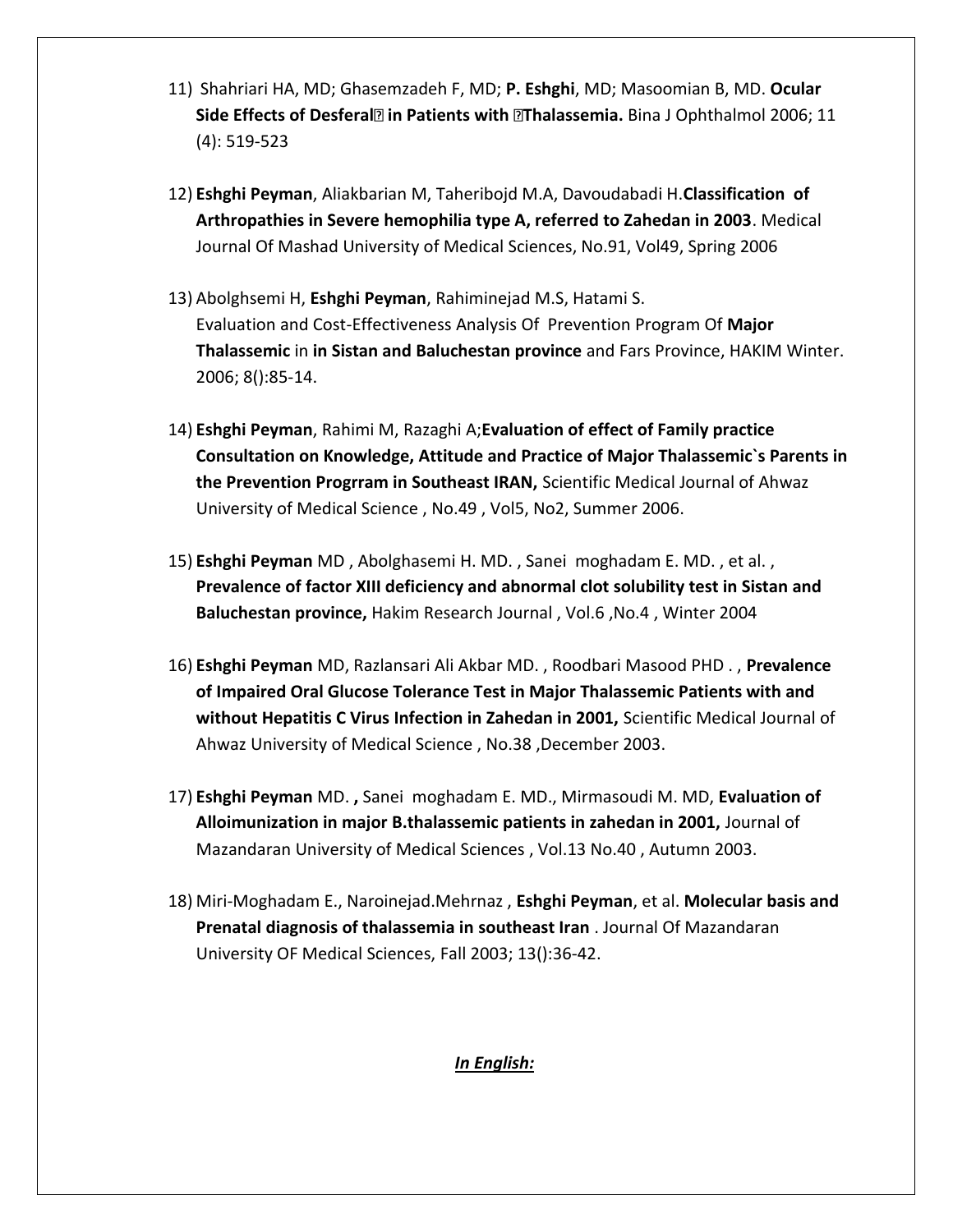- 1) **Eshghi P** , Jenabzadeh A , Habibpanah B . **Hemorrhage Treatment Report of Patients Suffering from Glanzmann's Thrombasthenia Resulting Hospitalization from 2006 to 2011 at Mofid Children's Hospital.** *IJBC 2014;6(3): 127-131*
- 2) **Eshghi P** , Khanali L , Abed-Saeedi J , Farahani H , Abdolah Gorgi F , Habib-Panah B , Tehrani Tarighat S , Alavi S ,Taslimi S . The effect of on demand and prophylactic therapeutic methods on quality of life among hemophilic children. *IJBC 2013;2: 57-60*
- 3) **Peyman Eshghi**, Nader Cohan, Majid Naderi, Mehran Karimi. Factor XIII deficiency: a review of literature. *IJBC 2012;2: 85-91*
- 4) Eshghi P. Moradveisi B. **Frequency of Decreased Bone Mineral Density and Its Risk Factors during Childhood among Iranian Hemophilia Patients.** Iranian Journal Of Blood And Cancer 2011;4(1):
- 5) Peyman Eshghi,Kourosh Goudarzipour,Hoorieh Davoudabadi Farahani, Roxana Aghakhani Intra articular Injection of Rifampin in Iranian Children with Hemophilic Arthropathy. Iranian Journal of Blood and Cancer,Volume 3, Number 2. Winter 2011
- 6) [Peyman Eshghi ,](http://www.ijbc.ir/search.php?slc_lang=en&sid=1&auth=Eshghi) [Kourosh Goudarzi Pour](http://www.ijbc.ir/search.php?slc_lang=en&sid=1&auth=Goudarzi+Pour) and [Roxana Aghakhani.](http://www.ijbc.ir/search.php?slc_lang=en&sid=1&auth=Aghakhani) Methyltetrahydrofolate Reductase C677T Mutation and 4G/5G Plasminogen Activator Inhibitor-1 Polymorphism in a Child with Deep Vein Thrombosis. Iranian Journal of Blood and Cancer,Volume 1, Number 4 (2009)
- 7) Aziz Eghbali, MD; Peyman Eshghi, MD; Fatemeh Malek, MD and Nima Rezaei, MD, PhD. Cardiac and Renal Malformations in a Patient with Sepsis and Severe Congenital Neutropenia. Iran J Pediatr, Vol 20 (No 2); Junr 2010
- 8) Peyman Eshghi,Hassan Abolghasemi.Selection Bias in reporting the prevalence of Transfusion Transmitted Infection Diseases inIranian Hemophiliacs.Iranian Journal of Pathology(2009)4 (4).197-198
- 9) A. Zadeh-Vakili**, P. Eshghi**, Gh. Rastegar Lari2. Efficiency of *Bcl*I Restriction Fragment Length Polymorphism for Detection of Hemophilia A Carriers in Sistan and Baluchestan Province, Southeast of Iran. *Iran J Med Sci* March 2008; Vol 33 No 1 33
- 10) **P. Eshghi.** Complications of Combined Treatment withDeferiprone and Desferrioxamine in Thalassemic Patients**,** *Iran J Med Sci*, 2007; 32(1)

#### **Articles Presented in conferences:**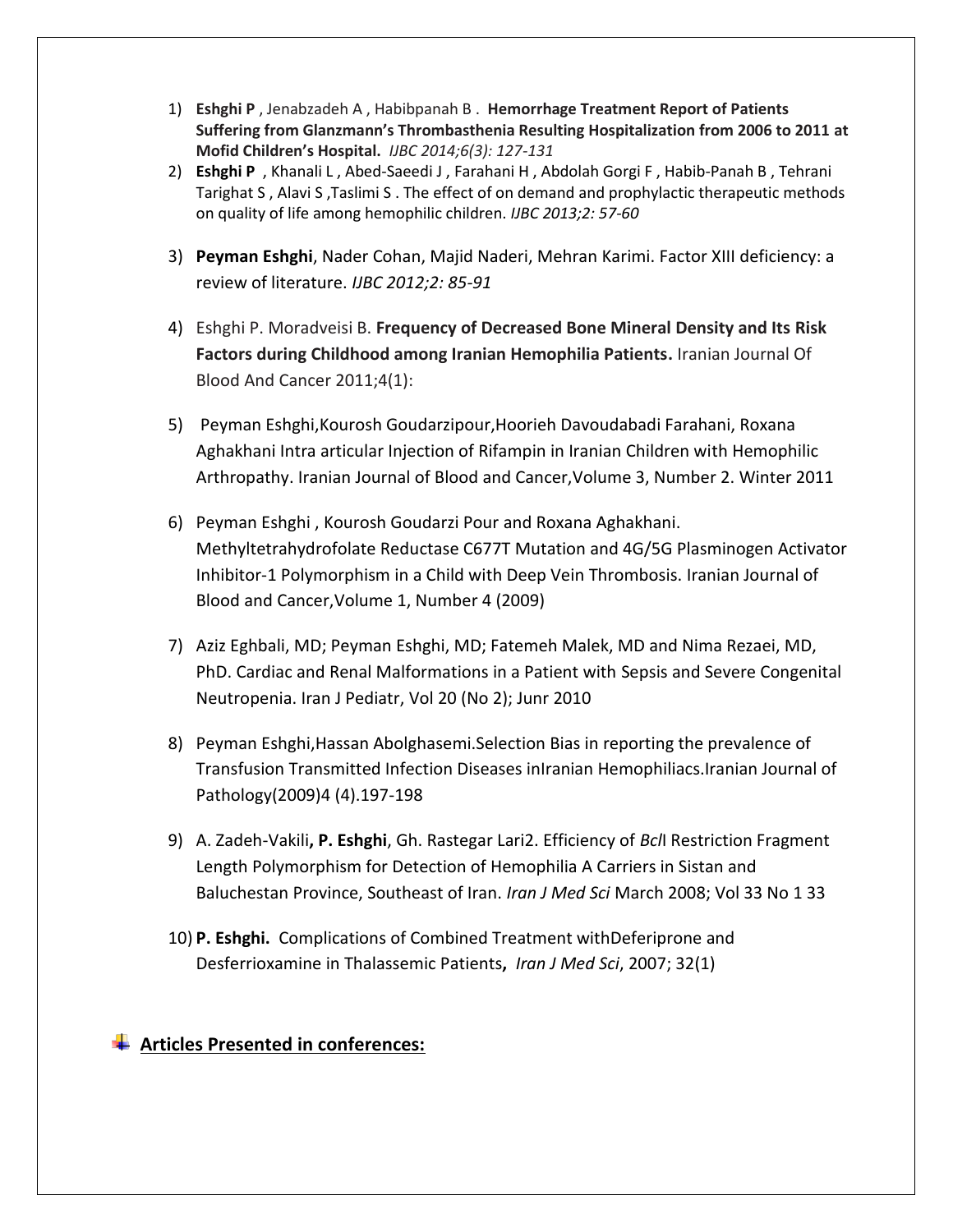- 1. **Articles presented in 7th Annual Congress of the European Association for Haemophilia and Allied Disorders. Brussels, Belgium 26-28 February 2014**
	- a. Severity of clinical manifestations based on plasma factor activity in rare bleeding disorders (poster)
	- b. clinical manifestations and therapeutic response to recombinant factor VII in patients whit glanzmann thrombasthenia (poster)
	- c. Assessment the quality of life in children whit factor XIII deficiency in southeast of Iran (poster)
- 2. **Articles presented 8th Congress of Iranian Society of Pediatric Blood and Cancer. Tehran, February 2014.** 
	- a. A self-controlled comparative clinical trial to explore the effectiveness of three topical haemostatic agents for stopping severe epistaxis in pediatrics whit inherited coagulopathies
	- b. A child whit sever congenital factor VII Deficiency and factor VII alloantibody inhibitor
- 3. **Articles presented Von Willebrand Disease, Hemophilia and Rare Bleeding Disorders Congress , Kish, February 2014.** 
	- a. prophylaxis in Hemophilia
	- b. Case Report
	- c. Role of Fibrinogen in control of massive bleeding

# 4. **Articles presented 35th Dr. Gharib Congress,Tehran, May 2014.**

- a. Local Bleeding Inhibitors factor
- 5. **Articles presented in XXIV of the international society on thrombosis and hemostasis. Amesterdam, 29 June- 4 July 2013** 
	- a. Comparison of recombinant coagulation factor VII with NOVOSEVEN in patients whit FVIII and IX deficiency whit an inhibitor(ARYOSEVEN)
	- b. Intracranial hemorrhage in factor XIII deficiency
	- c. Effect of social factors on high prevalence of factor XIII deficiency in southeast Iran
	- d. The Comparison of efficacy between recombinant activated factor VII ARYOSEVEN and NOVOSEVEN in patients with congenital factor VII deficiency

#### 6. **Articles presented in TIF 2013:**

P. Eshghi,et al . The comparison of side effects and iron excretion in urine by two brands of deferoxamine( Desfonak® and Desferal® ) in major Thalassemia patients. . OP13

7. **Articles presented in ISTH 2013:**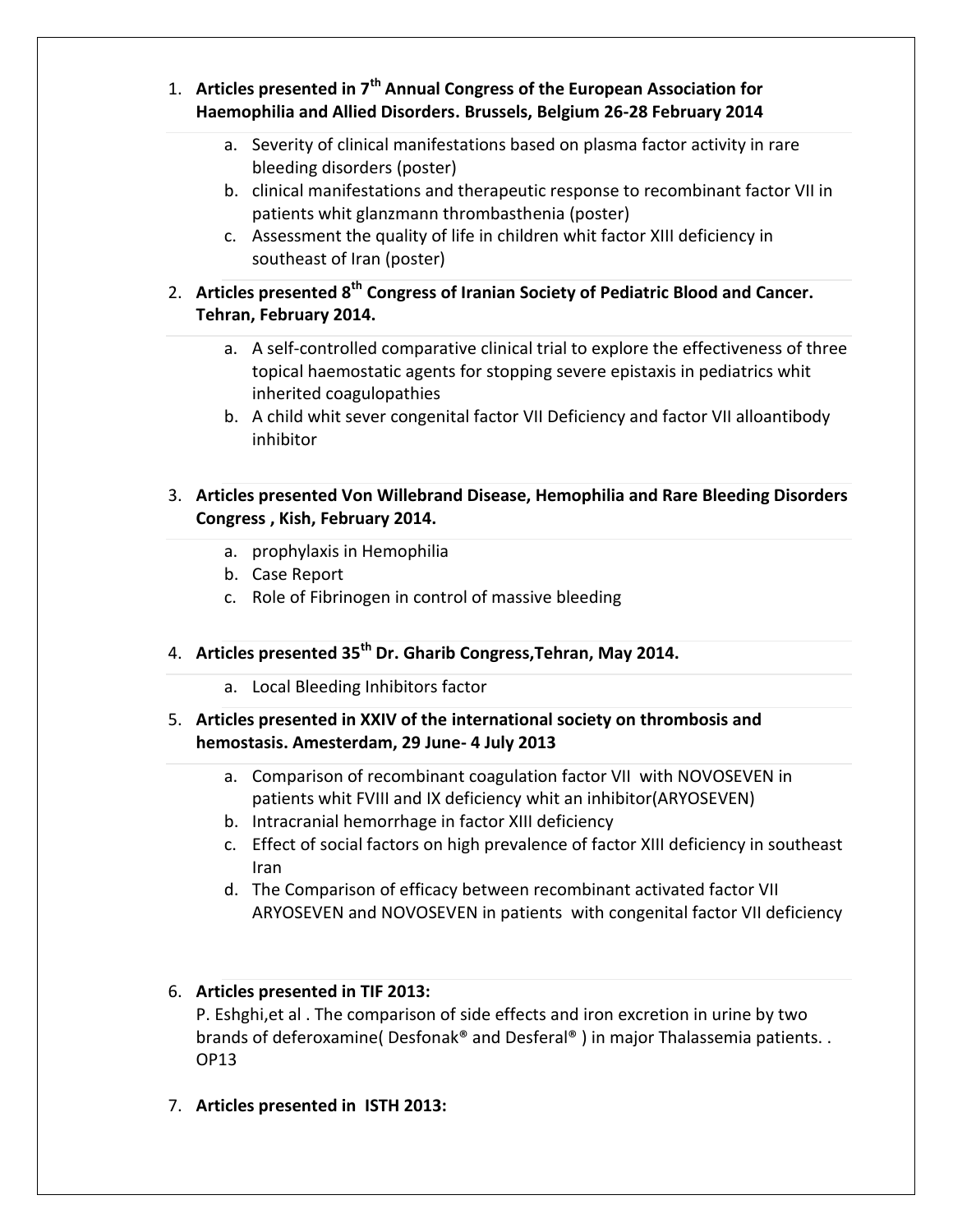- a. [Majid Naderi,](https://www.researchgate.net/researcher/59214891_Majid_Naderi/) [Akbar Dorgalaleh,](https://www.researchgate.net/researcher/2016446576_Akbar_Dorgalaleh/) Peyman Eshghi, [Shaban Alizadeh,](https://www.researchgate.net/researcher/2007306758_Shaban_Alizadeh/) [Shadi](https://www.researchgate.net/researcher/2016629974_Shadi_Tabibian/)  [Tabibian,](https://www.researchgate.net/researcher/2016629974_Shadi_Tabibian/) [Esmaeil Sanei Moghaddam.](https://www.researchgate.net/researcher/2007390614_Esmaeil_Sanei_Moghaddam/) [Effect of social factors on high](https://www.researchgate.net/publication/243962747_Effect_of_social_factors_on_high_prevalence_of_factor_XIII_deficiency_in_southeast_Iran?ev=prf_pub)  [prevalence of factor XIII deficiency in southeast Iran](https://www.researchgate.net/publication/243962747_Effect_of_social_factors_on_high_prevalence_of_factor_XIII_deficiency_in_southeast_Iran?ev=prf_pub)
- b. [Majid Naderi,](https://www.researchgate.net/researcher/59214891_Majid_Naderi/) Peyman Eshghi, [Mehran Karimi,](https://www.researchgate.net/researcher/75405602_Mehran_Karimi/) [Akbar,](https://www.researchgate.net/researcher/2017333061_Akbar/) [Shadi Tabibian.](https://www.researchgate.net/researcher/2016629974_Shadi_Tabibian/) [Intracranial hemorrhage in factor XIII deficiency](https://www.researchgate.net/publication/245030493_Intracranial_hemorrhage_in_factor_XIII_deficiency?ev=prf_pub)
- c. The Comparison of efficacy between recombinant activated factor VII ARYOSEVEN and NOVOSEVEN in pationts with congenital factor VII deficiency
- d. Pregnancy and successful delivery of patients whit FXIII deficiency on prophylaxis in iran; report of 17 cases
- 8. Articles presented in Opportunities and challenges in the clinical management of rare bleeding disorders in iran & lebanon, Beirut, 2013
	- a. Ument needs in FXIII deficiency diagnosis
- 9. Articles presented in Baxter & YOU partnering in coagulation management, Malta, 2013
	- a. Partnering in the management of patients with bleeding disorders
- 10. Articles presented in changing possible in hemophilia., Brussels, Belgium 24-25 February
	- a. Hemophilia Registry in Iran (oral)
- 11. Articles presented in XXX International Congress of the World Federation of Hemophilia. Paris.8-12 July 2012. Haemophilia (2012), 18 (Suppl. 3)
	- a. P .ESHGHI, B. MORADVEISI and M. ALAIEE! Frequency, Risk Factors and Consequences of Decreased Bone Mineral Density in Children with Hemophilia A and B. PO-WE-165
	- b. P .ESHGHI, K. SALEM! and A. RAI S S I " Oral health status and oral health– related quality of life in Iranian hemophilic pediatric patients PO-WE-076
	- c. A.CHERAGHALI \* and P . ESHGHI Cost Assessment of Implementation of ITI in Iran PO-MO-044
	- d. P .ESHGHI,\* A. JENABZADEH\* and B. HABIB PANAH! Five-year treatment report of hospitalized children with Glanzmann's thrombasthenia in a comprehensive hemophilia care centre (2006–2011) PO-WE-262
	- e. L. KHANALI, J. ABED-SAEEDI, H. FARAHANI, F .ABDOLLAH GORJI, B. HABIB-PANAH, S . TEHRANI TARIGHAT, S . ALAVI and P .ESHGHI. Quality of life of hemophilic children on prophylactic or on-demand treatment regimens in Iran PO-TU-211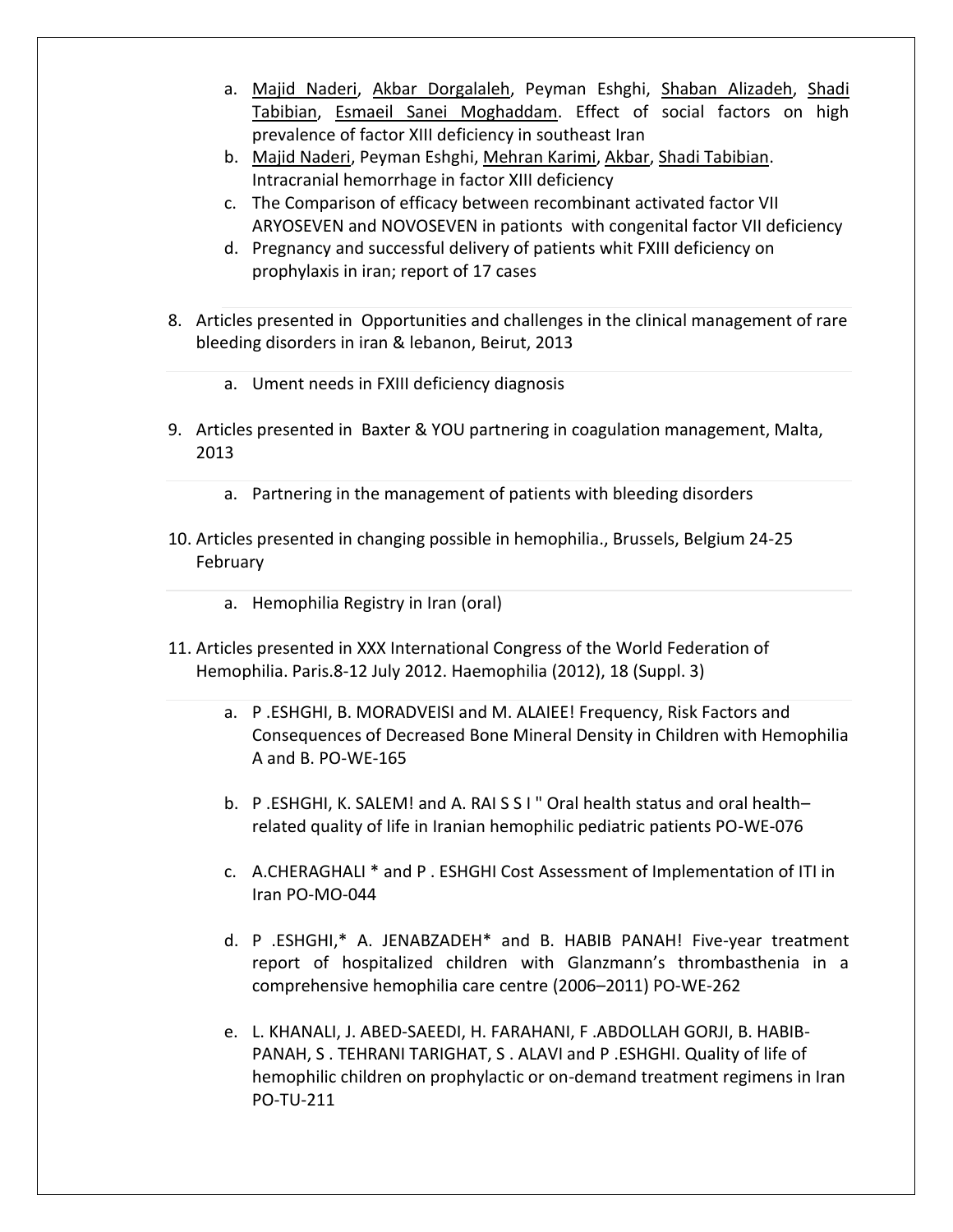- f. M. NADERI , P.ESHGHI and E. MIRI MOGHADDAM" Factor XIII deficiency in Sistan and Baluchestan of Iran PO-TU-259
- g. Eshghi P. et al.Efficacy and safety of Osveral® -a new brand of Deferasirox- in Iranian major thalassemic patients with transfusional iron overload::A One year Prospective Multicentre Open-Label Non-Comparative study.12<sup>th</sup> International Conference on Thalassemia and The Hemoglobinopathies.11-14 MAY 2011.Antalya-Turkey
- 12. **Eshghi P. Local Hemostatic agents in Bleeding Disorders. 22-24 Dec 2010. 6th Iranian Congress of Pediatric emergency.3-7 Feb 2010 –Tehran -Iran**
- 13. Recent progress in hemophilia care in Iran, International Education Thrombosis and Hemostasis symposium  $15{\text -}16^{\text{th}}$  April 2010 Shiraz
- 14. **Coagulopathy in hematologic malignancies in children.6th congress of the SIOP ASIA March 3-5 2010- Kish**
	- a. Afradi H,,Arjangyan MH,,Azarkeivan A. ,Hajibeigi B.,Aghaeepour M.,Razjoo F., Safrifi SH**., Eshghi P**. Evaluation of new method for washed RBC compare with old system in point of health and leukoreduction. 5<sup>th</sup> National Conferenss of Iranian Pediatric Hematology & Oncology Society.13-15 May 2009-Ramsar – Iran
- 15. Articles presented in National Conference on Health oriented Pediatrics.Yasooj 2009 a. Prevention Strategies for thalassemia.
- 16. Articles presented in XIII Ophtalmology Congress.25-27 Nov 2008 Tehran Iran
	- a. AR. Foroutan,.P. Eshghi, P.bakhtiari,H. Sianati. Efficacy of autologous fibrin glue for the primary pterygium surgery with conjunctival autograft.
- 17. Articles presented in  $1<sup>st</sup>$  Iranian Seminar of Thrombosis and Hemostasis.May 14-15 2008, Mashad ,Iran
	- a. P.Eshghi. Von Willeberand Disease.
- 18. Articles presented in the  $11<sup>th</sup>$  international Conference on Thalassemia and Hemoglobinopathy . Singapore;8-11 October 2008
	- a. Eshghi p., Miri-Moghadam E., Sanei-Moghadam E., **Prevalence of Β chain Hemoglobinopathies in south east of Iran(oral-F20)**
	- b. Eshghi p., Pahlavani H., Dolatshahi B..**Self concept and Depression in major beta thalassemic patients in south east of Iran(QOL-09)**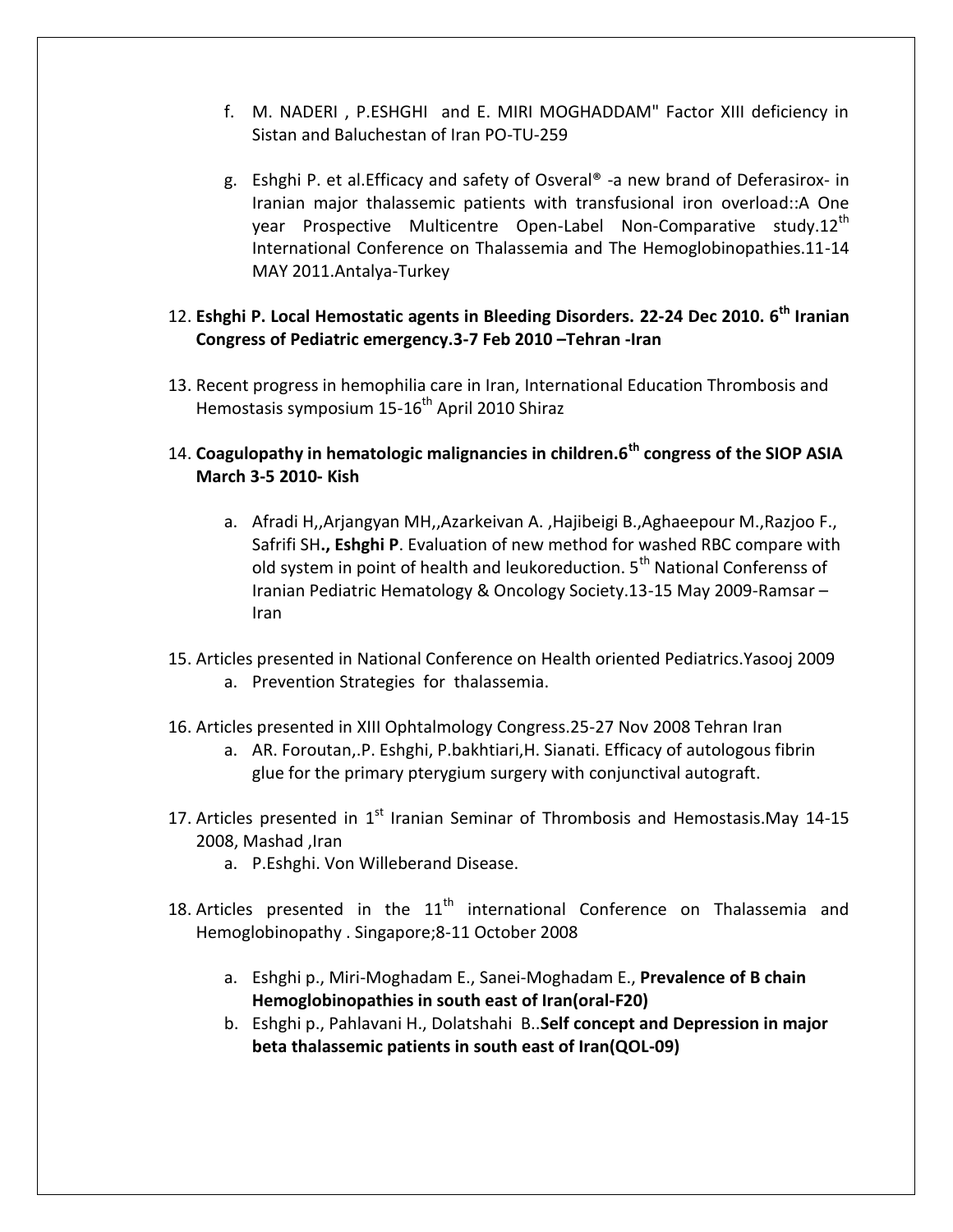- c. Eshghi p., Rakhshani F.,Ansari-Moghadam AR**. Analysis of intelligence quotient in patients with homozygous beta-thalassemia in South East of Iran(QOL-10)**
- 19. Articles presented in XXI Congress Of ISTH 6-12 July 2007, Geneva
	- a. Rastegar,G. Tamadon, **,P. Eshghi**, et al. Genetic Analysis of Patients with Factor XIII Deficiency inIran: report of four novel mutations.
- 20. **Articles presented in Iranian Congress of Pediatric emergency.3-7 Feb 2007 –Tehran –Iran**
	- a. **Eshghi P. Theraputic Plasma Exchange in Hematologic Disorders.**
- 21. Articles presented in **International Congress on Transfusion Medicine. 11-13 May 2007 Tehran-Iran**
	- a. **Sharifi Mood B., Eshghi P., ET al. Concordance of Hepatitis C and B in Hemophilic patients in South East of Iran.**
- 22. **Articles presented in the XXVIIth international Congress of the World Federation of Hemophilia Vancouver,Canada,21-25 May 2006**
	- a. A Zadeh-vakili,P Eshghi, G Rastegar Lari.**Efficiency of BclI restriction fragment length polymorphism for detection of haemophilia A carriers in Sistan and Balouchestan province in southeast of Iran.** Haemophilia (2006), 12, (Suppl. 2) ,page12,(04 PO 73)
	- b. P Eshghi,M. Jazebi,H. Hoorfar, M. Karimi,Z Badiee,M Yavari.,M. Arasteh\_\_ and F Ala**, Multicentric screening of factor VIII inhibitor in 358 Hemophilia A patients in IRAN 2005.** Haemophilia (2006), 12, (Suppl. 2),page 61, 14 PO 382
- 23. **Articles presented in the 10th international Conference on Thalassemia and Hemoglobinopathy . Dubai-UAE ,Jan. 7-10 2006:**
	- a. **Peyman Eshghi** MD., maasoumeh Fadaie MD., Esmaiel sanei moghadam MD.**Hepatitis C virus infection status and blood safety in 454 major b thalassemic patients in south east of IRAN in 2005**
	- b. **Peyman Eshghi MD**. , Ebrahim M. Mogadam MsC., Azita Z.Vakili PhD. **Hematological values in heterozygotes for the IVS 1-5 G → C ( b°) as the most common type of beta thalassemia mutation in south east of IRAN**
	- c. **Peyman Eshghi MD**., Hossein-ali Shahriari MD.**Evaluation of ocular finding in B thalassemia under Treatment with desferal**
	- d. **Peyman Eshghi M.D**., Shahab-al-din Mashaie MD.**Complications and Compliance to Deferiprone in 33 Beta thalassemic Patients on Combination therapy with L1and Desferal in Zahedan 2003-2005**
	- e. Eshghi p., Soleimani G., Tehrani H. Complication and eefficacy of combination therapy with Alpha Interferon and Ribavirin for Hepatitis C in Thalassemic Patients in Zahedan.4th Congress of Iranian Pediatric Hematology & Oncology Society.7-9 September 2006 , Kerman ,Iran-Ramsar –Iran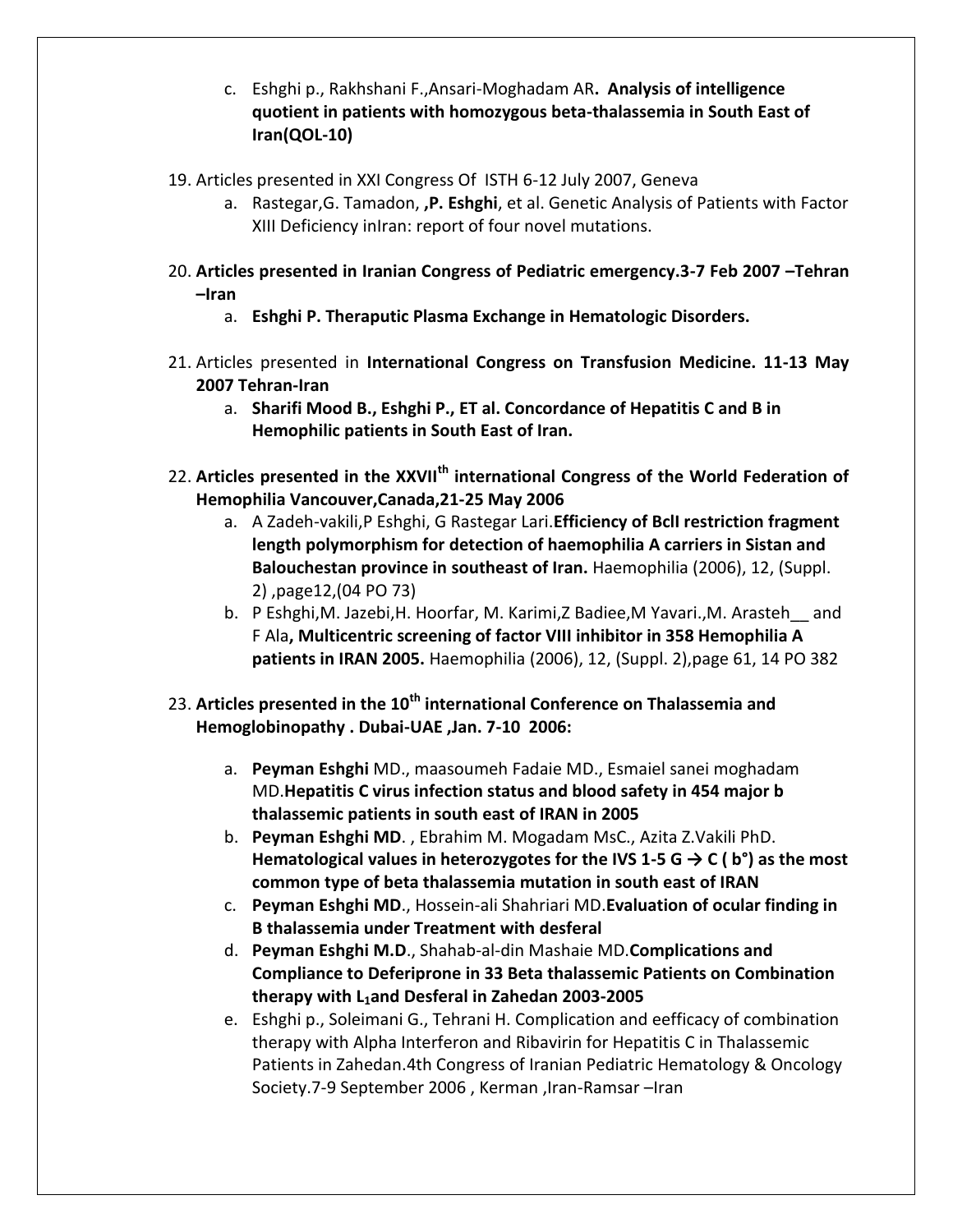- 24. Articles presented in XX Congress Of ISTH 6-12 Aug. 2005, Sydney, Australia
	- a. **High Sensitivity Of Monochloroacetic Acid 1% Clot Lysis Test For Diagnosis Of Severe FXIII Deficiency,**
- 25. Articles presented in 27 $^{TH}$  International congress of the World Federation of Hemophilia, **October 17 to 21, 2004 Bangkok, Thailand**
	- a. **Eshghi P.,**Hassan Abolghasemi ,Esmail Sanei-Moghaddam,Rashida Anwar,Mohammad Jazebi, MSc ,Ali Amid,Fereydoun A. Ala,**High prevalence of Factor XIII deficiency in southeast Iran**.
- 26. Articles presented in 2<sup>nd</sup> congress of Iranian Pediatric Hematology & Oncology Society (**IPHOS**) , Kish April 28-30 ,2004 (oral)
	- a. **Eshghi P., Hematologic and electrophoretic phenotype of 116 carriers of beta thalassemia with IVS I-V mutation in S& B province of IRAN.**
	- b. **Eshghi P.,** Miri-moghadam E. Naroi-nejad M. Msc., **Epidemiological report of PND on thalassemia in S& B province of IRAN**
- 27. Articles presented in  $2^{nd}$  congress of Iranian Pediatric Hematology & Oncology Society (**IPHOS**) , Kish April 28-30 ,2004(oral)
- 28. Articles presented in 4<sup>th</sup> national Iranian congress of Hematology and Oncology, Mashad, june 24-26 2004
	- a. **Eshghi P, Epidemiological changes in childhood acute leukemia in sistan& baloochestan province during 2003-2004.** (poster)
	- b. **Eshghi P,** Karimi M. MD. **,Unusual presentation of T cell Acute Lymphoblastic Leukemia/Lymphoma with huge enlargement of mandibula and maxilla in a child** (oral)
- 29. Articles presented in the  $9<sup>th</sup>$  international Conference on Thalassemia and Hemoglobinopathy. palermo-Italy ,October 15-19 2003:
	- a. **Eshghi Peyman**,Razlansari Ali Akbar MD. , Roodbari Masood PHD . , **Prevalence of Impaired Oral Glucose Tolerance Test in Major Thalassemic Patients with and without Hepatitis C Virus Infection in Zahedan in 2001(oral-70)**
	- b. Abolghasemi MD., **Eshghi P. MD., Evaluation of diagnosis and prevention program for Thalassemia in Sistan & Baloochestan province of IRAN in1999- 2002( oral-24)**
	- c. **Eshghi Peyman** MD, Rahimi M. MD. ,Razaghi A. Msc., **Evaluation of family practice consultation on knowledge, attitude and practice of major beta thallassemic`s parents as an effective prevention program in south –east of IRAN (Zahedan -2001)(P77)**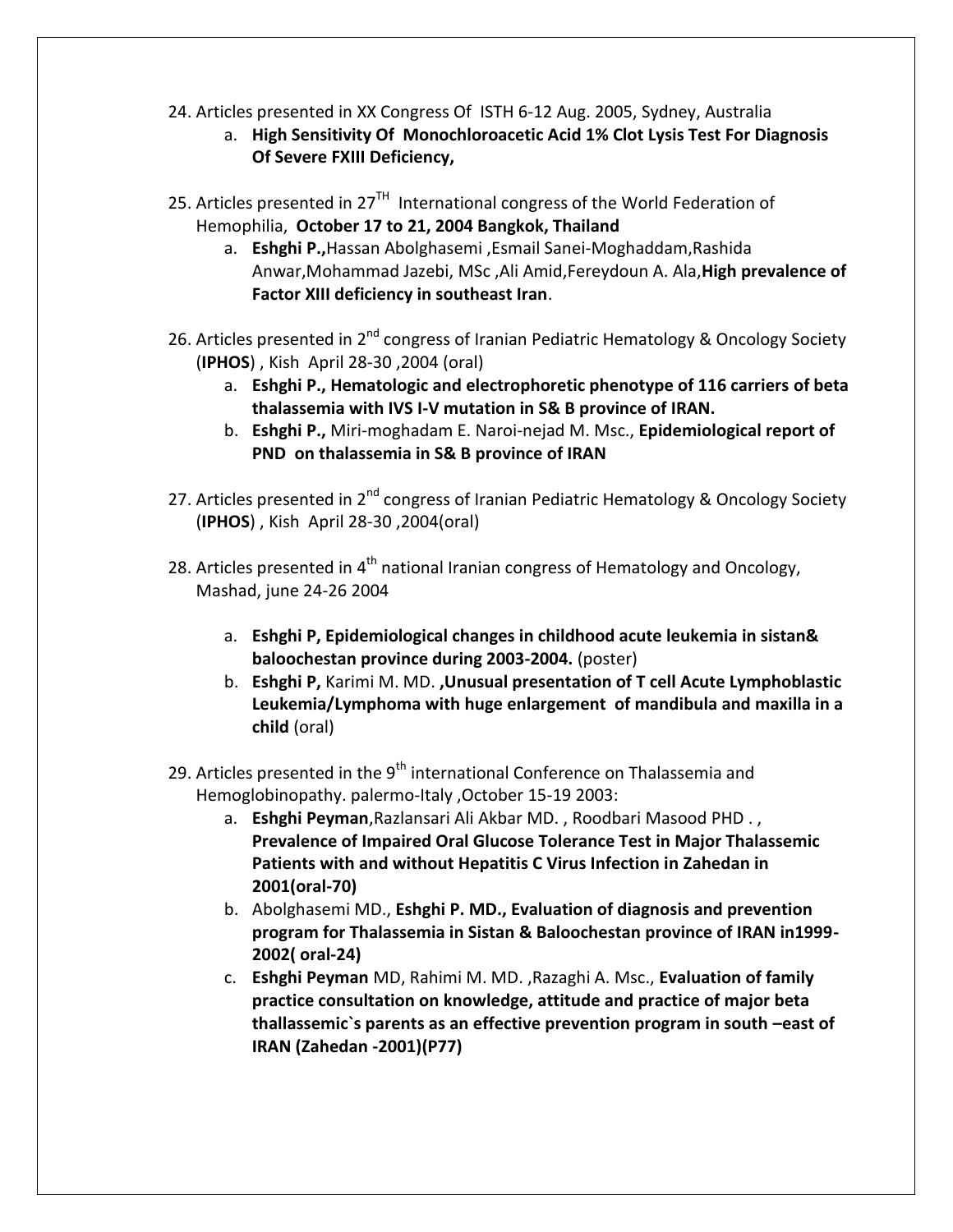- d. Razaghi A. Msc, **Eshghi Peyman** MD , Zabolizadeh Z. **, Assessment the knowledge, attitude and practice of major beta thallassemic`s parents about thalassemia-Zahedan 1998 (P 56)**
- e. Abolghasemi MD. , Hatami S ., **Eshghi P. MD., The causes of major thalassemia birth after thalassemia prevention progam in Sistan & Baloochestan province of IRAN IN 2003 (P82)**
- f. Miri-moghadam E. Msc., Naroi-nejad M. Msc., **Eshghi P. MD. , Prenatal diagnosis of beta thalassemia in southeast of IRAN 2002-2004 (P84)**
- g. Noori n N. MD**., Eshghi P. MD. ,** Aliakbarian M. MD**., Echocardiographic finding in major beta thallassemic patients in Zahedan-IRAN 2000 (P156)**
- h. Davood-abai Farahani H. MD**., Eshghi P. MD. , Evaluation of compliance to iron chelation therapy with desferoxamine in major thalassemic children in Zahedan-IRAN 2001 (P164)**
- 30. Articles presented in  $1<sup>st</sup>$  international symposium of hemostasis & thrombosis. Shiraz,2003
	- a. **Eshghi P.Congenital deficiency of fibrin stabilizing factor in 44 cases in S& B province of IRAN.** (oral)
- 31. Articles presented in 1<sup>st</sup> congress of Iranian Pediatric Hematology & Oncology Society (**IPHOS**). Tehran, May 2-4, 2002
	- a. Rakhshani F, **Eshghi P. MD., et al. Evaluation of IQ in major beta thalassemic children in Zahedan in 2001 .** (post.)
- 32. Articles presented in 1<sup>st</sup> congress of Iranian Pediatric Hematology & Oncology Society (**IPHOS**). Tehran ,May 2-4, 2002
	- a. Fattahi F. MD., **Eshghi P. MD.,et al. Endocrin problems in major beta thalassemic children in Zahedan in 2001**. (oral)
- 33. Articles presented in 1<sup>st</sup> congress of Iranian Pediatric Hematology & Oncology Society (**IPHOS**) . Tehran ,May 2-4, 2002
	- a. Pahlevani H. Msc., Dolatshahi B. MD., **Eshghi P. MD., . Evaluation of Self concept and depression in major beta thalassemic children in Zahedan in 2001**. (Oral)
- 34. Articles presented in 8<sup>th</sup> international Conference on Thalassemia and Hemoglobinopathy. Athens, Greece , October 18-21 ,2001.(P87)
	- a. **Eshghi P,** Nazari S. **Prevalence of sensory-neural and conductive hearing loss in transfusion dependent thalassemic children in Zahedan-IRAN 2001.**
- 35. Articles presented in Congress of nephrology ,Zahedan-IRAN ,March 11-13 2001
	- a. **Eshghi P. MD.,Correlation between transfusion protocole and urate crystaluria in major beta thalassemic children in Zahedan in 1998.**
- 36. Articles presented in 13<sup>th</sup> international congress of pediatrics. Tehran , October 5-10, 2001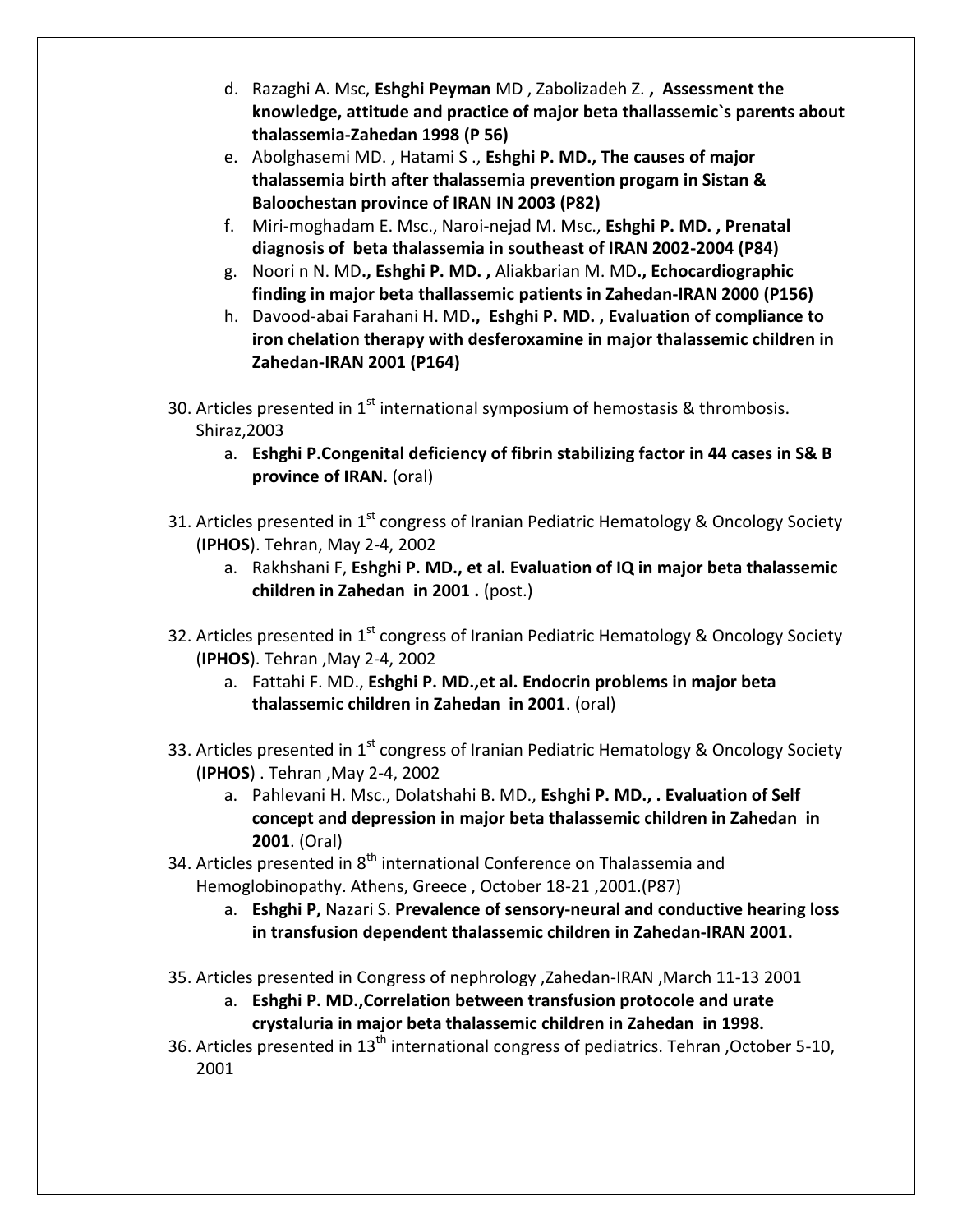- a. **Eshghi P.,** Ghavami S**. Correlation between serum zinc and height of major beta thalassemic children in Zahedan in 2000 .**
- 37. Articles presented in Iranian society of pediatrics congress on Pediatrics updates ,Tehran ,Dec20-24,1997
	- a. Arzanian M., **Eshghi P., Cytogenetic characteristic of acute leukemia in 50 children in mofid children hospital in 1997.**

**Researches; Scientific projects and Dissertations:**

### **International Multicentre Studies (As Main Investigator in IRAN):**

- 1- **(3WINTERS-IPS):Type 3 Von Willebrand International Registries Inhibitor Prospective Study - Prospective, Multicentre, International,Non-interventional 5-year Clinical Study .Promoted by AB BONOMI Foundation,a NO-profit Organization with funds obtained from unrestricted grants of Five Companies-in proccess**
- 2- **SIPPET( Survey of Inhibitors in Plasma-Product Exposed Toddlers) Study, and independent ,multicentre, international ,prospective ,controlled ,randomized,open labeled clinical trial.Promoted by Fondazione Angelo Bianchi Bonomi in more than 60 centers around the world –in process**
- 3- **SMART-7: Prospective Observational Study on NovoSeven® RoomTemperature Stable (VII25) in Patients with Haemophilia A or B.an international study. Promoted and sponsored by Novo Nordisk Company**
- 4- **TARGET: study:An observational sTudy to Assess the feasibility of combining data from patient ReGistries in countries with developing health care systems to EvaluaTe Haemophilia management. Promoted and sponsored by Novo Nordisk Company**

**National and multicenter projects and clinical trials as the Main Researcher (ordered ,supervised or Granted by Ministery of Health of IRAN)**

**1. National Registery of congenital bleeding disorders In Iran. National project ,ordered and supervised by MOH(finished)**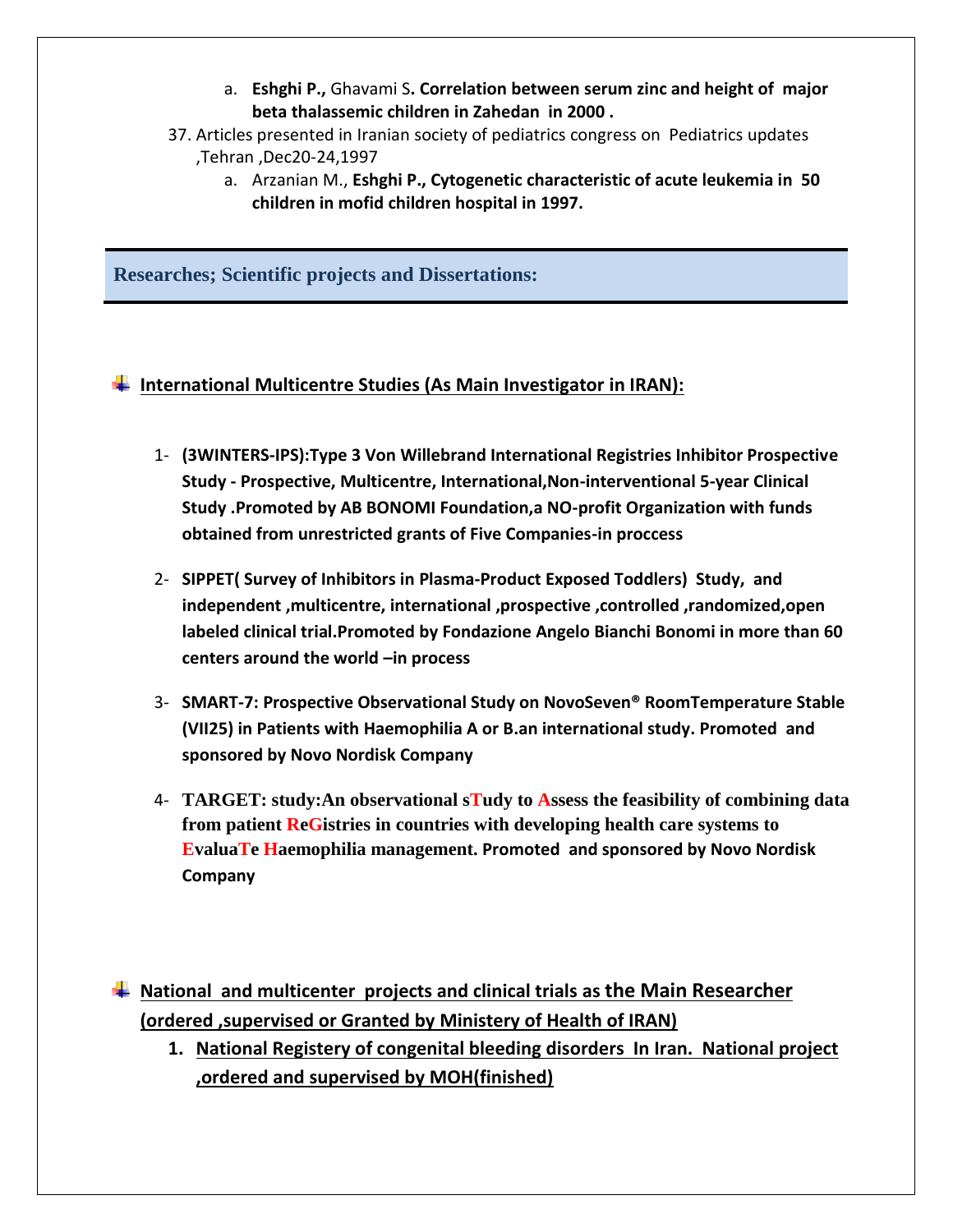- **2. Randomized triple-blind controlled trial: Urine Iron excreation following Desfonak vs. Desferal administration in major thalassemic patients: A Multicenteric randomized triple-blind controlled clinical study (finished and going to be published)**
- **3. Health Technology assessment of Implementation of Immune Tolerance Induction in hemophilia A patients with high titer inhibitor in Iran: a HTA study under supervision of National Health Research Institute).(finished and published)**
- **4. Comparative cross over Triple blind Clinical Trial on safety and efficacy between Iranian produced Recombinant Factor Eight and Plasma derived Factor Eight inprevious treated hemphilac patients in Iran (finished)**
- **5.** *Efficacy and safety of Osveral® (Deferasirox) in Iranian major Thalassemic Patients with transfusional iron overload: :A One year Prospective Multicentric Open-Label Non-Comparative stud***).(finished and published)**

# **Other projects and clinical trials as the Main Researcher**

- 1. Comparing the cost-effectiveness of two alternative bypassing agents for patients with hemophilia A complicated by an inhibitor in Iran.(finished)
- 2. Oral health status and oral health–related quality of life in Iranian hemophilic pediatric patients : Research project & dissertation of Salem K.. MD.(finished and going to be published)
- 3. Frequency, Risk Factors and Consequences of Decreased Bone Mineral Density in Children with Hemophilia A and B. . Research project & dissertation of Moradveisi B. MD.(finished and going to be published)
- 4. Safety , efficacy and cost of implementation of Immune Tolerance Induction in hemophilia A patients with high titer inhibitor in Iran :A Multicenteric observational clinical study (in process)
- 1. Experience of single donor plasma produced fibrin sealant in reconstructive surgery of urethral fistula by preputial acellular matrix graft in rabbit: Scientific project of Iranian Blood Transfusion Organization Research Center & Pediatric Urology Research Center of Tehran University of Medical Sciences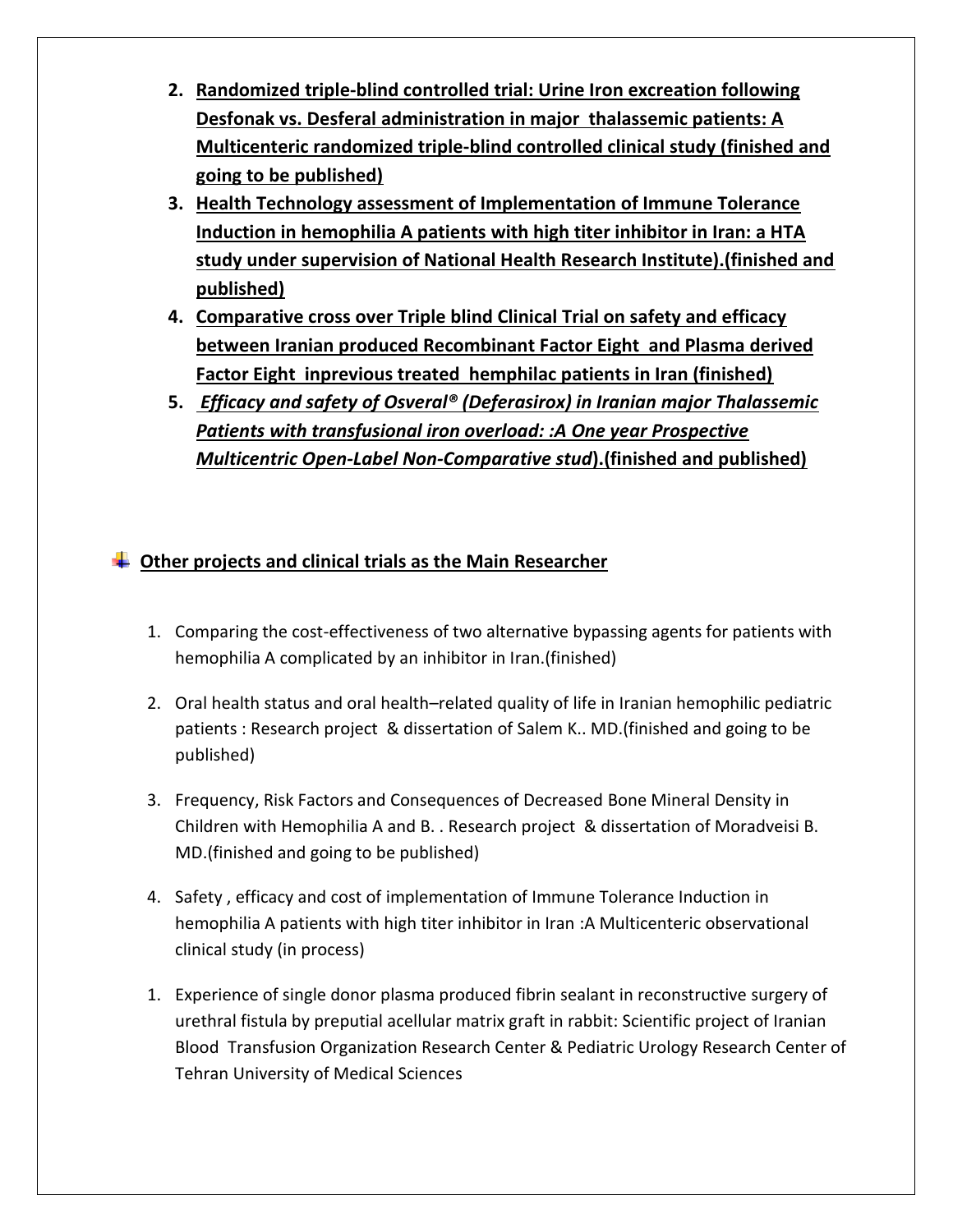- 2. In vitro charachteristics and efficacy of fibrin sealant produced from from single donor human plasma in blood bank -2008 : Scientific project of Iranian Blood Transfusion Organization Research Center; MsC dissertation of Hashemi A.
- 3. Efficacy and Complications of Autologous Fibrin Glue for Primary Pteryqium surgery by conjunctival Autograft-2008.: clinical trial study ; with collaboration between Iran Medical University & IBTO, Ophtalmology dissertation of Sianaty H. MD.
- 4. A Prospective assessment of outcomes of applying autologus fibrin sealant in tubless percutaneous nephrolithotomy (PCNL) in Shaheed Labbafinejad Hospital from 2007 to 2008 : clinical trial study ; with collaboration between Urologic Disease Research Center Iin Labafi-nejad Hospital & IBTO
- 5. Screening of Hemoglobinopathy in S&B province of IRAN , 2004 ,( Research project with collaboration between :Zahedan Medical University , Zahedan Devision of Iranian Transfusion Organization
- 6. Multicentric screening of factor VIII inhibitor in Hemophilia A patients in IRAN 2005 (Scientific project with collaboration between 6 Medical Universities ,and Iranian Hemophilia Society. Sponsored by Novo- Nordisk company)
- 7. Evaluation of diagnosis and prevention program for Thalassemia in Sistan & Baloochestan province of IRAN in1999-2002 ,( Research project with collaboration between Ministry of Health and Medical education of IRI & Iranian Pediatric Hematology & Oncology Society (IPHOS) )
- 8. Radiological and clinical classification of joint status of severe hemophilia A patients according to Peterson& Gilbert criteria in Zahedan in 2002- 2003 ( Pediatric dissertation of Ali-Akbarian M. MD. .-Zahedan Medical University)
- 9. Evaluation of efficacy and complication of combination therapy with deferipon and desferal in cardiomyopathic major beta thalassemic patients in Zahedan ( Pediatric dissertation of Dashti M.. MD.-Zahedan Medical University)
- 10. Hematologic and electrophoretic phenotype of 116 carriers of beta thalassemia with IVS I-V mutation in S& B province of IRAN , 2002-2003 (MD. Thesis of Kamalinia H.-Zahedan Medical University)
- 11. Evaluation of efficacy and complication of combination therapy with ribavirin and alphainterferon 2b for HCV in major beta thalassemic children and patients under 18 years old in Zahedan ( Pediatric dissertation of Tehrani H. MD.-Zahedan Medical University)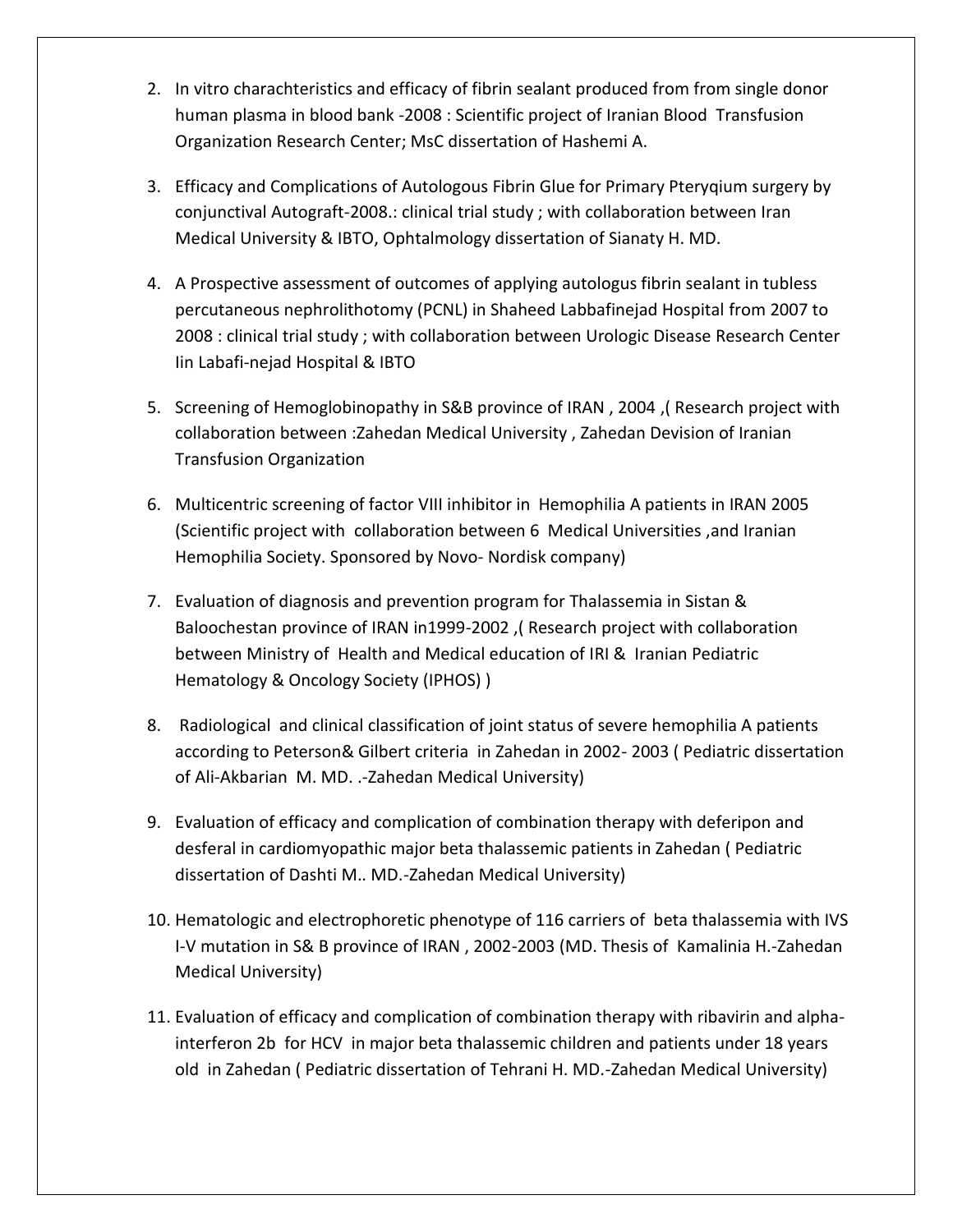- 12. Prevalence of Impaired Oral Glucose Tolerance Test in Major Thalassemic Patients with and without Hepatitis C Virus Infection in Zahedan in 2001, ( Pediatric dissertation of Razlansari A. MD. .-Zahedan Medical University)
- 13. Evaluation of Alloimunization in major B.thalassemic patients in zahedan in 2001, ( Pediatric dissertation of Mirmasoudi M. MD. .-Zahedan Medical University)
- 14. Comparision of sensitivity and specifity of hematologic index testes in screening of beta thalassemia minor in the family of major beta thalassemia patients in Zahedan in 1999 ( Pediatric dissertation of Ghasemi K. MD. .-Zahedan Medical University)
- 15. Assessment the knowledge, attitude and practice of major beta thallassemic`s parents about thalassemia-Zahedan 1998 (MD. Thesis of Bozorgh-zade S.-Zahedan Medical University)
- 16. Correlation between transfusion protocole and urate crystaluria in major beta thalassemic children in Zahedan in 1998 , (MD. Thesis of Ghorbani H.-Zahedan Medical University)
- 17. Evaluation of family practice consultation on knowledge, attitude and practice of major beta thallassemic`s parents as an effective prevention program in south –east of IRAN (Zahedan -2001)( Research project with collaboration between Ministry of Health and Medical education of IRI , Zahedan Medical University)
- 18. Correlation between serum zinc and height of major beta thalassemic children in Zahedan in 2000 , (Research project & Pediatric dissertation of Hadizadeh F... MD.- Zahedan Medical University)
- 19. Evaluation of inhibitor titer in Hemophilia A and B patients in Zahedan in 1998-1999 ( Pediatric dissertation of Safaie H. MD.-Zahedan Medical University)

### **As The Main Colleague, Consultant or Advisor of the Research:**

1- Comparison of Quality Of Life in children with hemophilia with and without prophylactic treatment in Tehran-1388 , Research project & MsC dissertation of Khan-Ali L. . supervised by: Abed Saeidi J.,Eshghi P.,Farahani H.